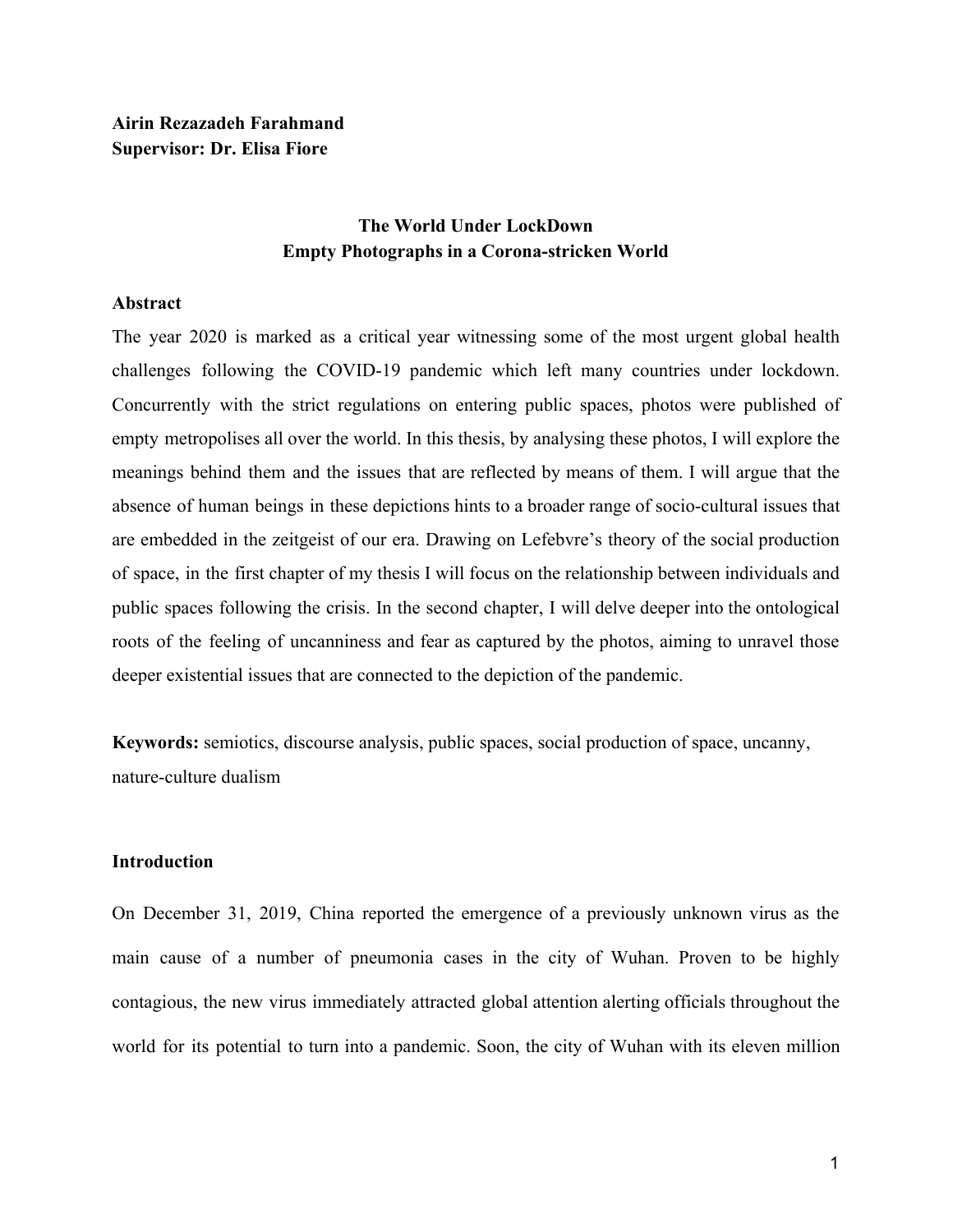inhabitants went under complete lockdown. In an article published on the 24th of January, The Guardian has described the lockdown as the following: "in hospitals across Wuhan, the city at the centre of the new coronavirus outbreak, there is panic and despair. Patients wearing masks queue for hours, waiting to be called by nurses. Staff who have worked endless shifts are forced to turn many away. Pharmacies are running out of supplies". These descriptions accompanied by images of people wearing masks as part of their daily outfits, health workers in protective coveralls and overcrowded hospitals in contrast to peculiarly emptied streets evoked an almost apocalyptic sense. The outbreak, however, didn't stop in China and in the space of a few months, the world came to witness one of the most surrealistic events of the twenty-first century, leaving many countries in complete lockdown. Photos were published of great capital cities in the world, all of them sharing a common quality: being empty. The New York Times, for instance, sent dozens of photographers out to capture the images of a changed world, the result of which was an article published on March 23, 2020 titled "The Great Empty". The emptiness in these photographs seemed to spread like the virus itself, from one city to another, regardless of the geographical and cultural boundaries that separate them from each other.

For the purpose of this thesis, I aim to delve deeper into the metaphoric role that empty spaces play in the photos of metropolises published following the coronavirus outbreak. I will argue that the absence of human beings in these depictions hints to a broader range of socio-cultural issues that are embedded in the zeitgeist of our era. By analyzing The New York Time's photo series, I will have a closer look at the ways that emptiness is depicted, appropriated and produced. The questions I intend to answer are: What kind of metaphoric role does empty space play in these photos? What do these empty spaces tell us about the ways that individuals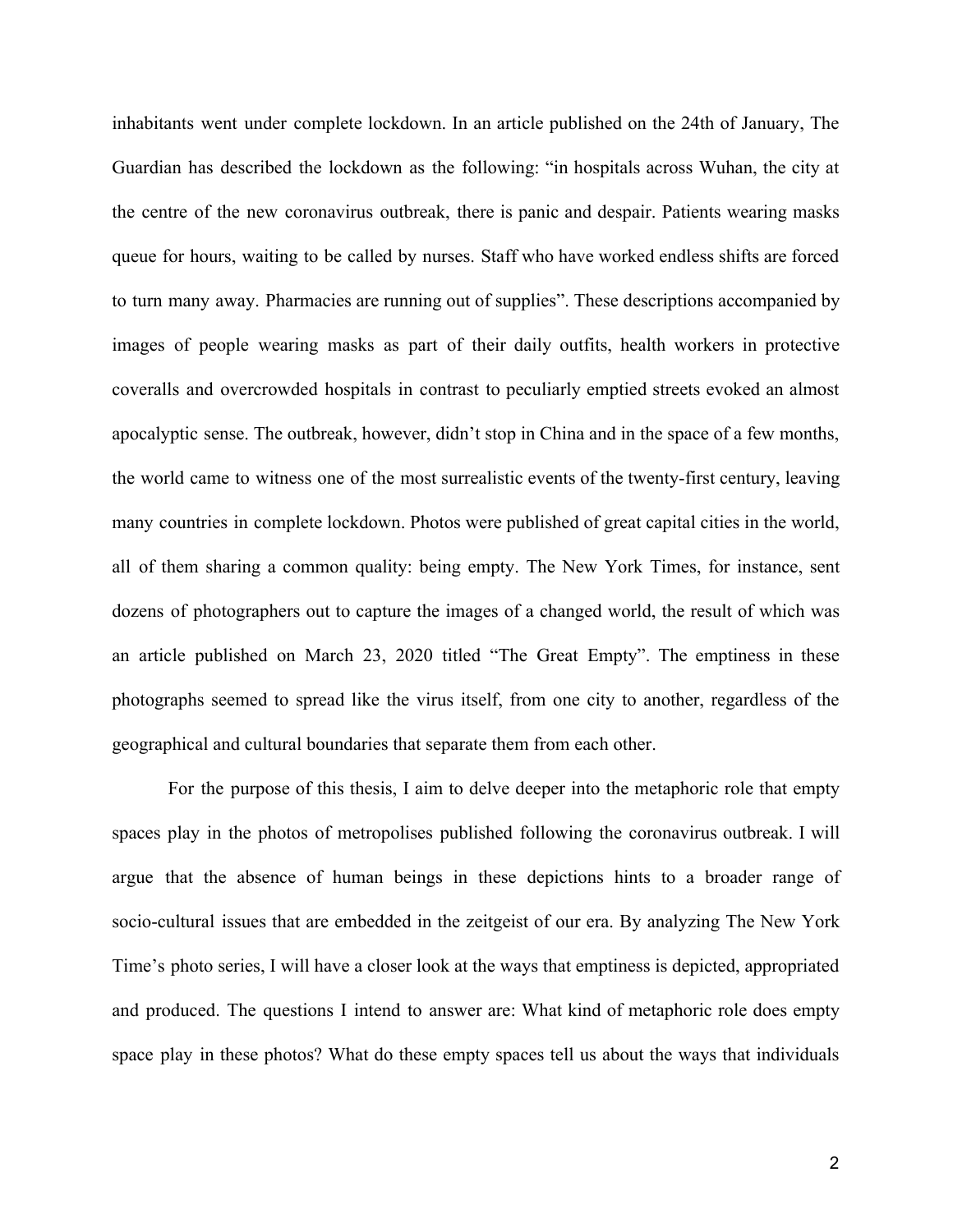relate to public space in modern cities? What do these photos reveal about our contemporary conditions of living?

# **Methodology**

In order to answer the research questions, I will adopt a semiotic approach in analyzing the photographs. Signs are building blocks of semiotics. Semiologists argue that "anything which has meaning  $\_$  an advert, a painting, a conversation, a poem  $\_$  can be understood in terms of its signs and the work they do" (Rose 74). The semiological understanding of the sign rests in part on the works of French linguist Ferdinand de Saussure. Based on his theory, the sign as the basic unit of language consists of two components: the signifier and the signified. The signified is "a concept or an object", while the signifier is a "sound or an image that is attached to a signified" (Rose 74). Similarly, an image consists of signs that communicate the message of it. Semiotics then is concerned with "the ways that the meanings of an image are produced through that image" (Rose 70). It assumes that meaning lies behind the apparent surface of the things and needs to be uncovered by careful examination. In the case of NYT's photos, the depictions emphasize the lack of human presence in the face of the crisis. In this sense, the emptiness becomes a signifier and what it signifies are complex socio-cultural issues in need of closer investigations. Treating the visual and verbal descriptions of the crisis as signs, the semiological approach allows for asking questions such as: why public spaces have been central in the depiction of the outbreak? Why were popular tourist sites chosen to emphasize the dimensions of the crisis? What issues and ideas are communicated through the use of visual and verbal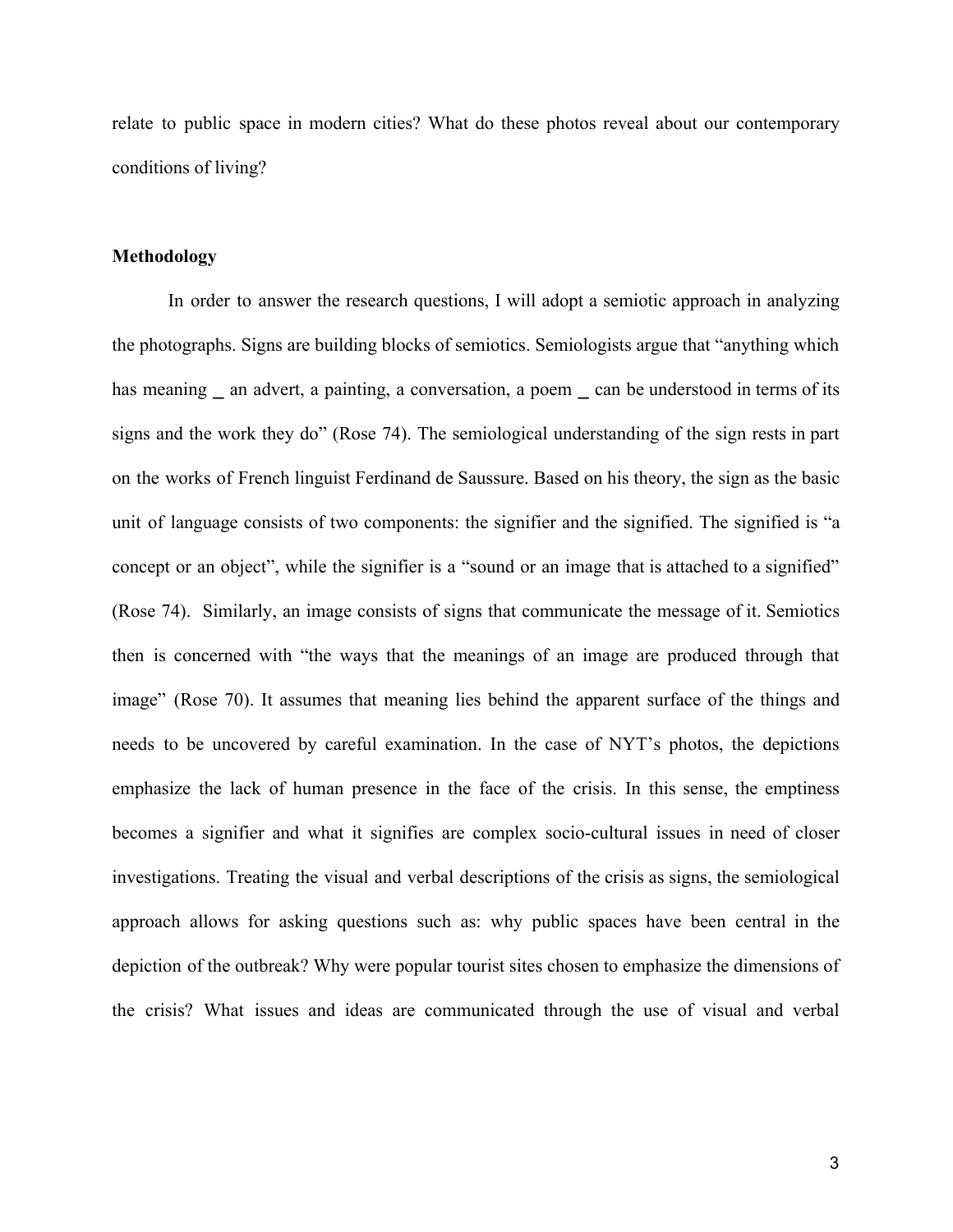language? Answers to these questions can assist us in understanding the meaning behind the images which in part will lead to answering the aforementioned research questions.

Roland Barthes, one of the prominent figures of semiology, argues that unlike the myth of photographic objectivity, a photograph is not what it literally represents and there are other culturally-embedded layers of meaning that need to be taken into consideration. When looking at an image, we are encountered with two layers of meaning. On the first layer, we have the literal representation of the object that is photographed and on the second layer, we are dealing with the symbolic message that is made possible through the composition of the image.

Highlighting the importance of linguistic messages, Barthes explains that "the structure of the photograph is not an isolated structure; it is in communication with at least one other structure, namely the text - title, caption or article - accompanying every press photograph" (16). As he further explicates the linguistic message anchors the visual message helping in interpreting the symbolic message contained within the image. Through analyzing the use of language one can grasp the hidden ideologies, concerns and issues that lie behind them. In NYT's photo series, the subtitles play a crucial role in translating the feelings that are evoked in light of the crisis. The kind of methodology that is mostly concerned with the use of language in relation to its socio-cultural context is known as discourse analysis. As Fran Tonkiss explains, "Language is viewed as the topic of research . . . Rather than gathering accounts or texts so as to gain access to people's views and attitudes, or to find out what happened at a particular event, the discourse analyst is interested in how people use language to construct their accounts of the social world" (247-8). Through the use of text, the photos communicate a particular understanding of the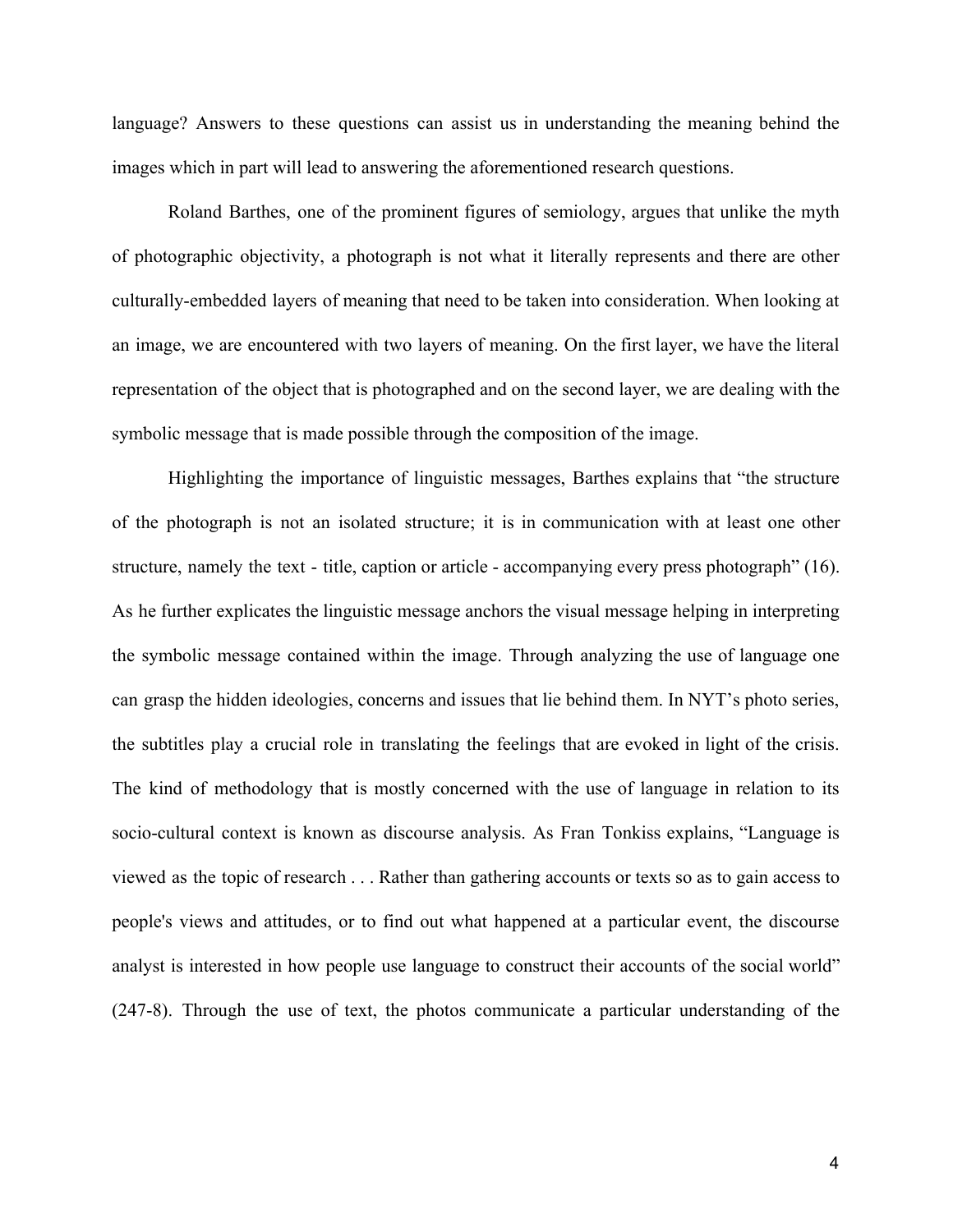coronavirus-stricken world. Applying discourse analysis, will help in deciphering the meaning behind the photos and the kind of issues that are embedded within them.

## **Literature Review**

As it becomes evident from Barthes' explanation, a photograph as a part and parcel of culture reflects on societal norms and rules and symbolizes the ways we experience the world around us. By the same token, the photographs that have been taken during the global coronavirus pandemic, are spatial visualization of a disaster that projects our contemporary conditions of living as well as our angst and fears. Space, as depicted in the photos, provides a lens through which abstract aspects of the crisis become tangible and easier to comprehend. What I mean by space, throughout my analysis is a definition of it as theorized by the French sociologist, Henri Lefebvre who puts emphasis on the social dimensions of space. In his book, *The Production of Space,* Lefebvre explores the underlying social structures of space, arguing that beyond the material and physical reality of landscapes, space is socially produced. He describes the tripartite production of space consisting of "representation of space" ("conceptualized space, the space of scientists, planners, urbanists, etc"), "representational space" ("space as directly *lived* through its associative images and symbols") and "spatial practice" ("which embraces … the particular locations and spatial sets characteristic of each social formation") (38). Lefebvre's analysis accentuates the social patterns that produce the space of our contemporary world as well as showing the ways in which spatial experiences change over time. The most striking aspect of NYT's photo series is that they depict those well-known places that are usually chockablock with people as almost abandoned, deserted sites.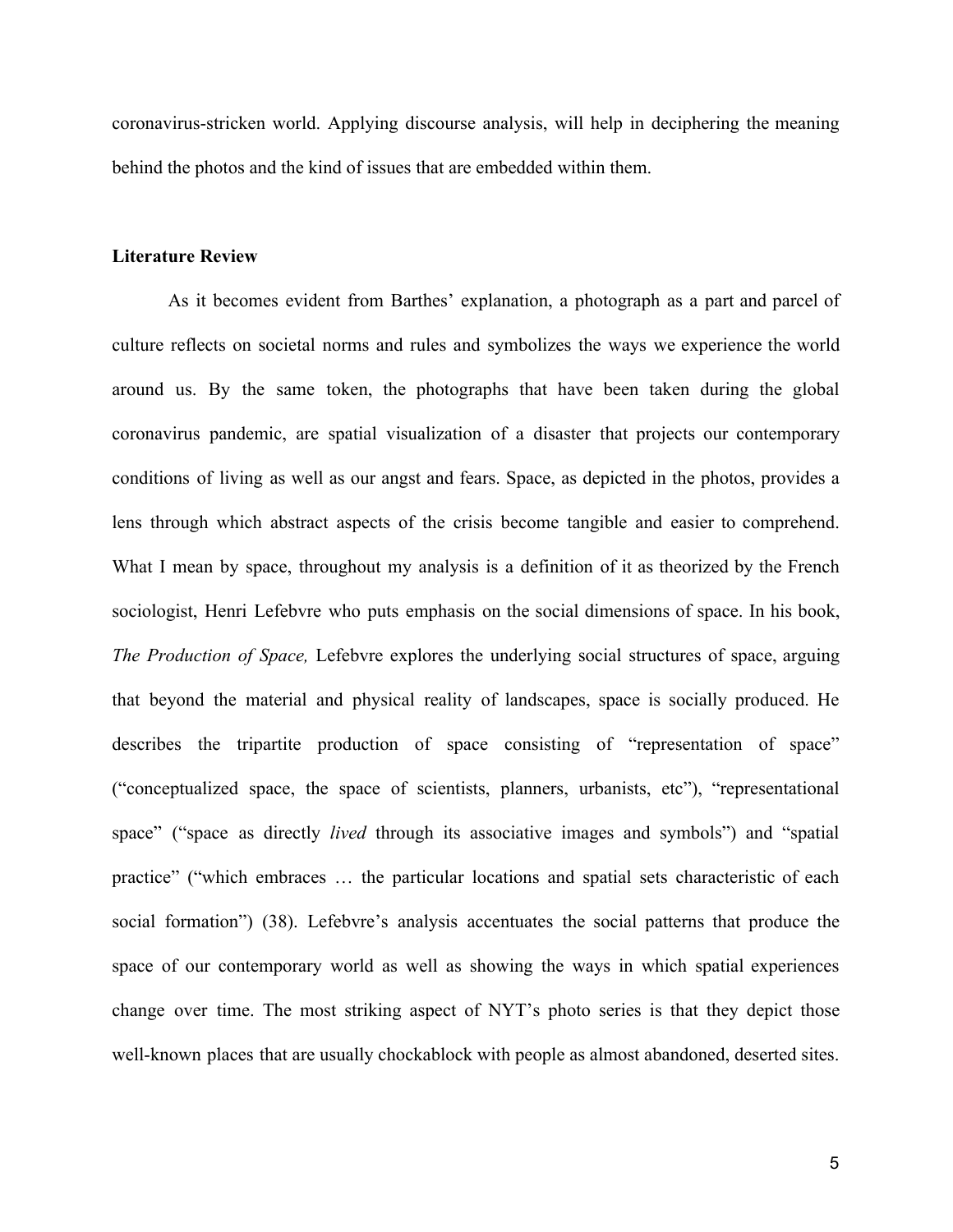It goes without saying that emptiness in these photos is relational and it only gains significance when compared to the previous state of the depicted subjects in which they were populated with people. Thus, it is the social dimension of space that is captured in the photos and strikes the viewers.

In line with Lefebvre's ideas, Campell et al, in their analysis of the ways that spatial meaning is constructed, explain that emptiness is "deeply rooted in how places are imagined and, … a potent tool in the articulation of power between individuals and collectives" (1). According to them, "emptiness in the social imagination is connected not simply to an absence of the usual 'content' of life – buildings, people, objects and so forth, but also to a lack of, or disruption to, more abstract qualities that we usually observe in our surroundings". Put it another way, emptiness "becomes a cipher for broader projects of self-, collective-, national- and imperial fashioning and is, therefore, deeply implicated in our economic, political and social systems" (6). The ways that space has been visualized throughout NYT's photo series hints to the fact that our perception of space surrounding us is closely tied to our social lives. By depicting the absence of humans in places known to be public and accessible for everyone, the photos comment on the way we relate to and interact with our surroundings. In the first chapter of my thesis, drawing on Lefebvre's analysis, I will elaborate on the relationship between individuals and public spaces as captured in the photos of the emptied sites. Doing so, I will delve deeper into the kind of imaginations provoked and reinforced by the photos of the coronavirus pandemic.

Of particular theoretical interest here is the notion of uncanny as first introduced by Sigmund Freud in his 1919 essay "The Uncanny". According to him, the uncanny is the "fundamental propensity of the familiar to turn on its owners, suddenly to become

6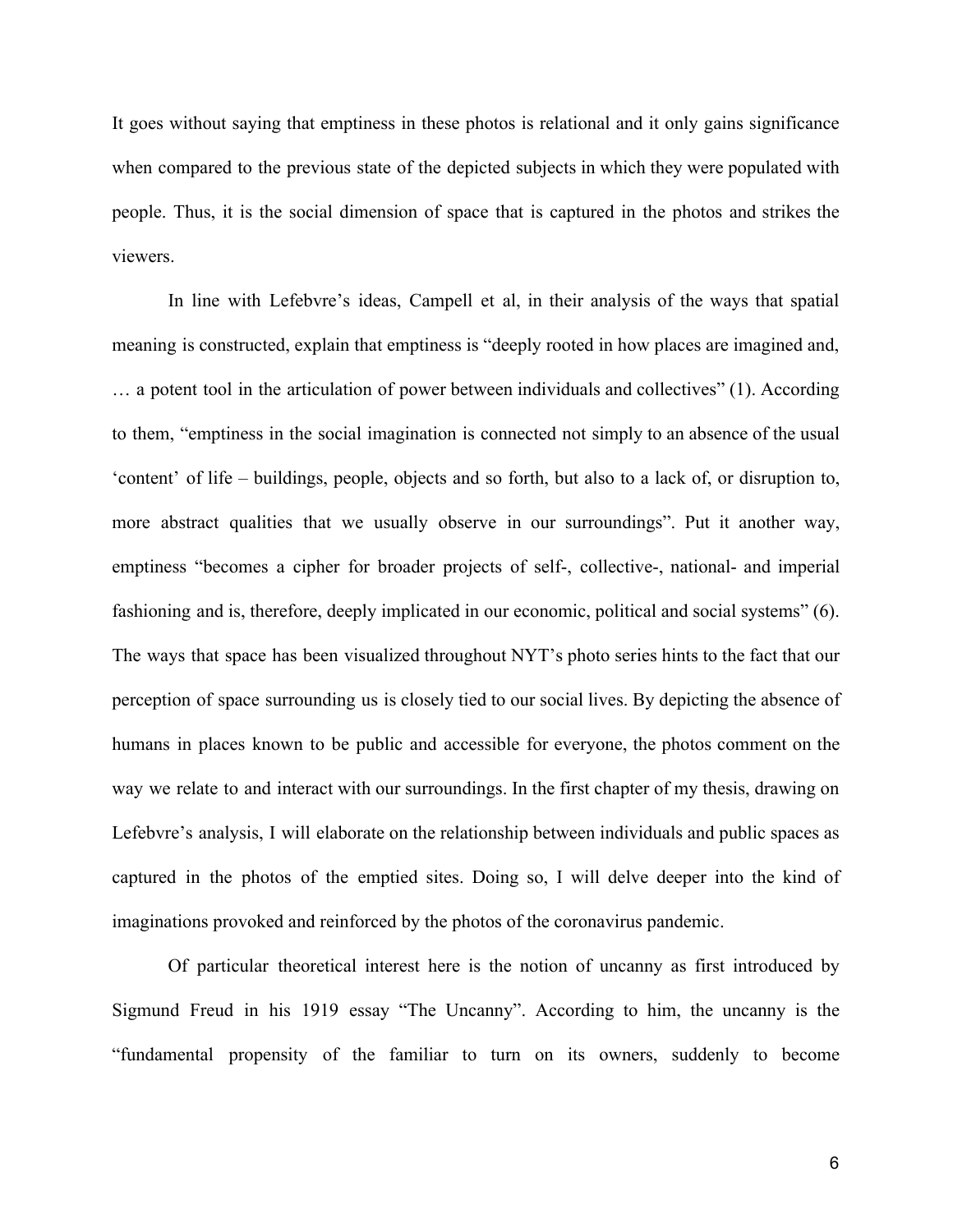defamiliarized, derealized, as if in a dream" (Vidler 7). The depiction of familiar spaces that are abnormally left abandoned and look unfamiliar evokes an eerie, unpleasant feeling that can be best described as uncanny in its Freudian sense. Throughout my analysis, I will further explore this feeling to uncover the deeper issues that are related to and stem from our contemporary culture.

The representation of empty spaces as we see in the NYT photos may be unique in the sense that, since the invention of photography, never ever the medium has captured a global pandemic on such a large scale. The uniqueness of these photographs is inevitably met with a lack of theory about what empty space photographs in times of global pandemic might mean. Therefore, there is a need in finding inspiration in other fields that are concerned with depicting a global calamity. The fear of a viral outbreak which will rapidly contaminate the whole world has been projected into other art forms, most notably in the post-apocalyptic and dystopian cinema. Not surprisingly, depopulated, void landscapes play a prominent role in these movies as well.

Therefore, drawing a parallel between the post-apocalyptic cinema and the photos depicting the current crisis is extremely fruitful in exploring the nature of the fear that arises from looking at the images that very much resemble a post-apocalyptic scenery themselves.

By analysing the American zombie series *The Walking Dead* (AMC, 2010–) and the British production *Survivors* (BBC, 2008–10), Martin Walter has looked into the appropriation of empty space in post-apocalyptic landscapes. As he argues, "as part of a wider renegotiation of social orders, fragmented and disintegrated urban and rural spaces work as a means to comment critically on contemporary social formations" (133). According to him, "the repeated motif of journeying through empty landscapes conveys ideological viewpoints on capitalist spaces. These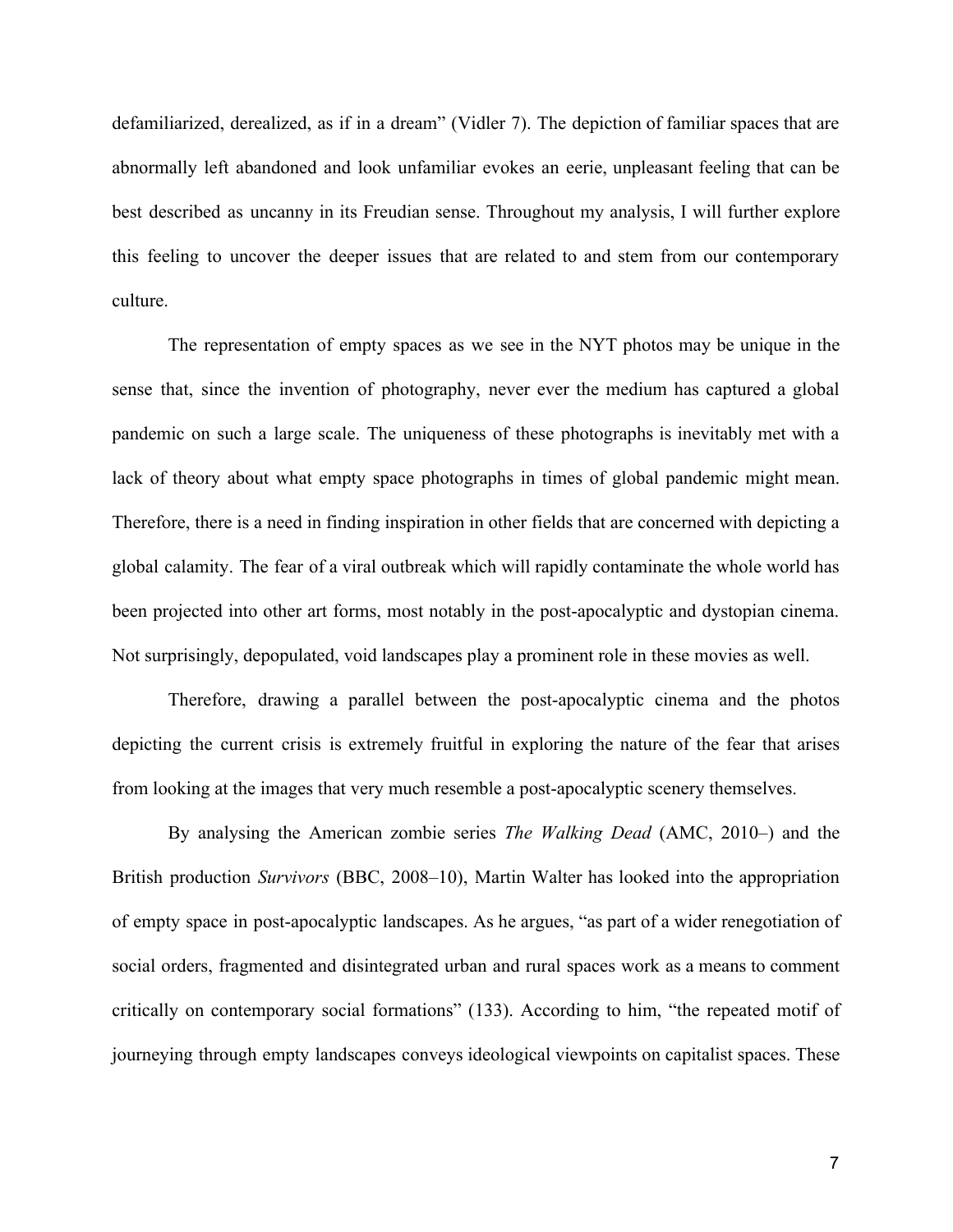spaces increasingly address both a 'perturbed familiarity' and discourses of global (in)security" (134). As it becomes evident in Walter's analysis, the emptiness in the post-apocalyptic landscape indicates the disruption in the seemingly natural everyday social practices which in turn comments on and questions the efficiency of the capitalist system which has left us vulnerable to many threats including a global pandemic.

In a manner connectable to Walter, Robert Wonser and David Boyns explore the ways that zombie movies are connected to our cultural anxieties. By drawing an analogy between zombie movies and infectious disease outbreak, Wonser and Boyns delve deeper into the ways that fear of pandemics and their possible social consequences are projected into the movies. As they explain, "[t]he modern zombie films' emphasis on global pandemics illustrates that the socio-historical particulars (technology, air travel, cities, and increased permanent cities) that brought about a globalized society also allow for the rapid transmission of the zombie virus and to humanity being overrun by zombies" (649). Mirroring the concerns over our contemporary conditions of living, the twenty-first-century zombie narrative puts emphasis on not only the threat of the loss of individual self but also "the possibility of the extermination of cultural selfhood, and of the extinction of human selfhood as a marker of the species" (633). Wonser and Boyn's analysis highlights those specific fears and concerns (such as the consequences of globalization, the fear of human extinction, the distribution of power, etc) that although are projected in fictional stories have a very tangible and real source.

In a similar fashion, by analysing the American movie *Contagion* (2011), Dahlia Schweitzer explores the ways that outbreak narratives are produced and reinforced in movies that depict viral infection. As she discusses, such movies are representative of contemporary anxieties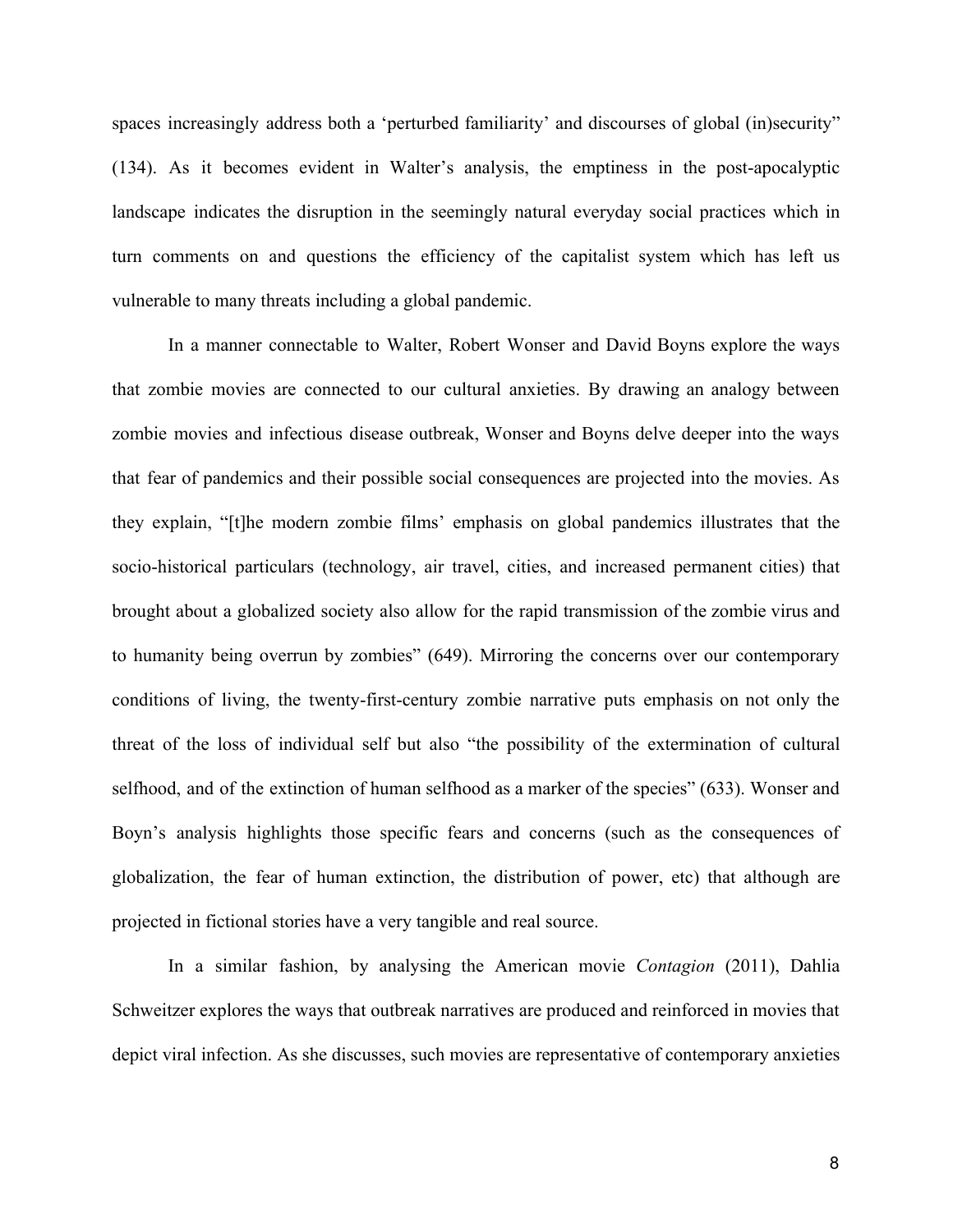rooted in our twenty-first-century culture. According to her "films like Steven Soderbergh's Contagion (2011) depict the now traditional outbreak narrative in which the Centers for Disease Control (CDC) and the World Health Organization (WHO) struggle to keep up with a terrifying epidemic, demonstrating both the failure of global boundaries and our anxieties surrounding the revelation that these constructed barriers are not as real as we wish them to be" (79). In her analysis, she mentions how movies such as *Contagion* "demonstrate the increasingly globalized nature of disease and its inevitable integration into—and impact upon—contemporary life" and raise concerns about issues such as security (and how to maintain it), public health, boundaries and technological advances (81). These fears and concerns projected in apocalyptic movies and discussed by these scholars are very relevant when it comes to analysing the photos published by NYT. After all, both the photos and dystopian movies reflect our fears of the invisible, uncontrollable forces that infect us and disturbs our social organizations.

Finally, in the last part of my analysis, I will inquire into the ontological roots of the feeling of fear, trying to unravel those deeper existential issues that are connected to the depiction of the pandemic. To this end, I will look into nature/culture dichotomy and the way it is represented in NYT's photos. Furthermore, by drawing on Jacquez Lacan's theory of gaze I will argue that the photos work as mediators by means of which we come to identify ourselves as subjects. Lacan's theory of the mirror stage explains the process in which infants identify themselves as a unified totality by drawing a distinction between the self and the other when facing their images in the mirror. As I will argue, in a similar way the photographs act as a mirror that invites us to ruminate on the interspecies relationship and the way that we as human beings define ourselves in relation to non-human "others".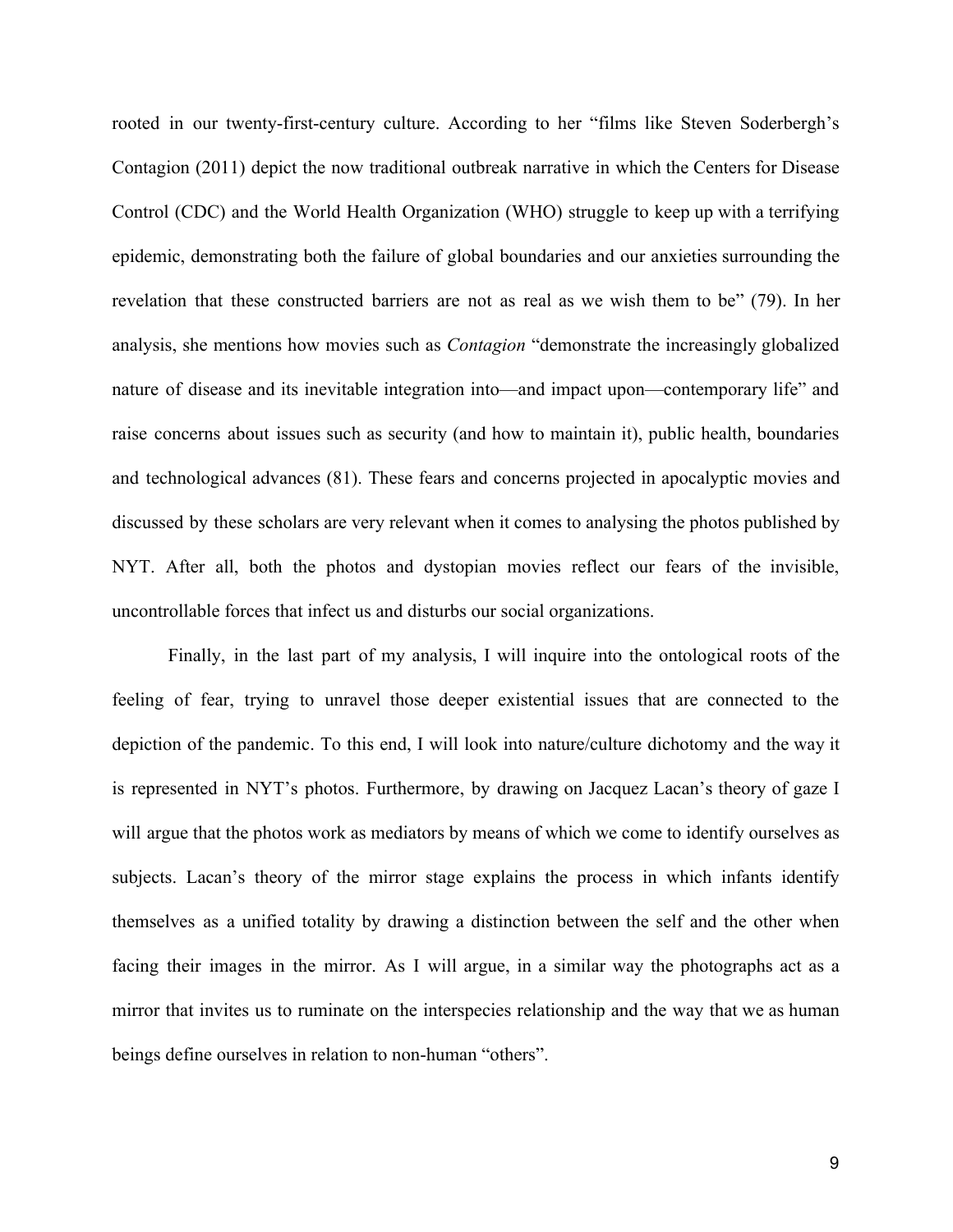# **The Battlegrounds of the Fight Against the Invisible Enemy Public Spaces in Times of Corona**

"I trust that everyone washed their hands before they entered the conference today. Unfortunately, I'm only half-joking. Infectious diseases once thought to be controlled are re-emerging worldwide. They endanger the health of Americans and our national security interests. These diseases are the silent enemies of economic growth, national well-being and stability around the globe, as infectious diseases know no borders." (Wendy R.Sherman, Department of State Counselor, 1998)

On March 23, 2020, The New York Times published an article titled "The Great Empty", accompanied by photos that depicted metropolitans from every corner of the world following the coronavirus pandemic. What was striking about these photos was the fact that from London to Tehran, they all shared a common quality: they were surprisingly empty. The photos did not stand alone. They were accompanied by subtitles provided by the photographers. These subtitles cast light on the emerging crisis. They create a discourse around the pandemic which together with the photos conceptualize it by showing its hidden dimensions. Analyzing these words can shed light on our understanding of the social and cultural aspects of this predicament. In the discussion that follows, I will delve deeper into the ways that the pandemic is framed through the use of words and visual elements.

In almost all the photos, we are encountered with aesthetically-pleasing settings. With their careful choice of colours, contrast and composition, the photographers break from the documentary photojournalism tradition that usually depicts the subject matter in black and white giving it a classic and serious look. The choice of colour photography impacts the ways that the photos are perceived and the message is communicated. By choosing lively colours, the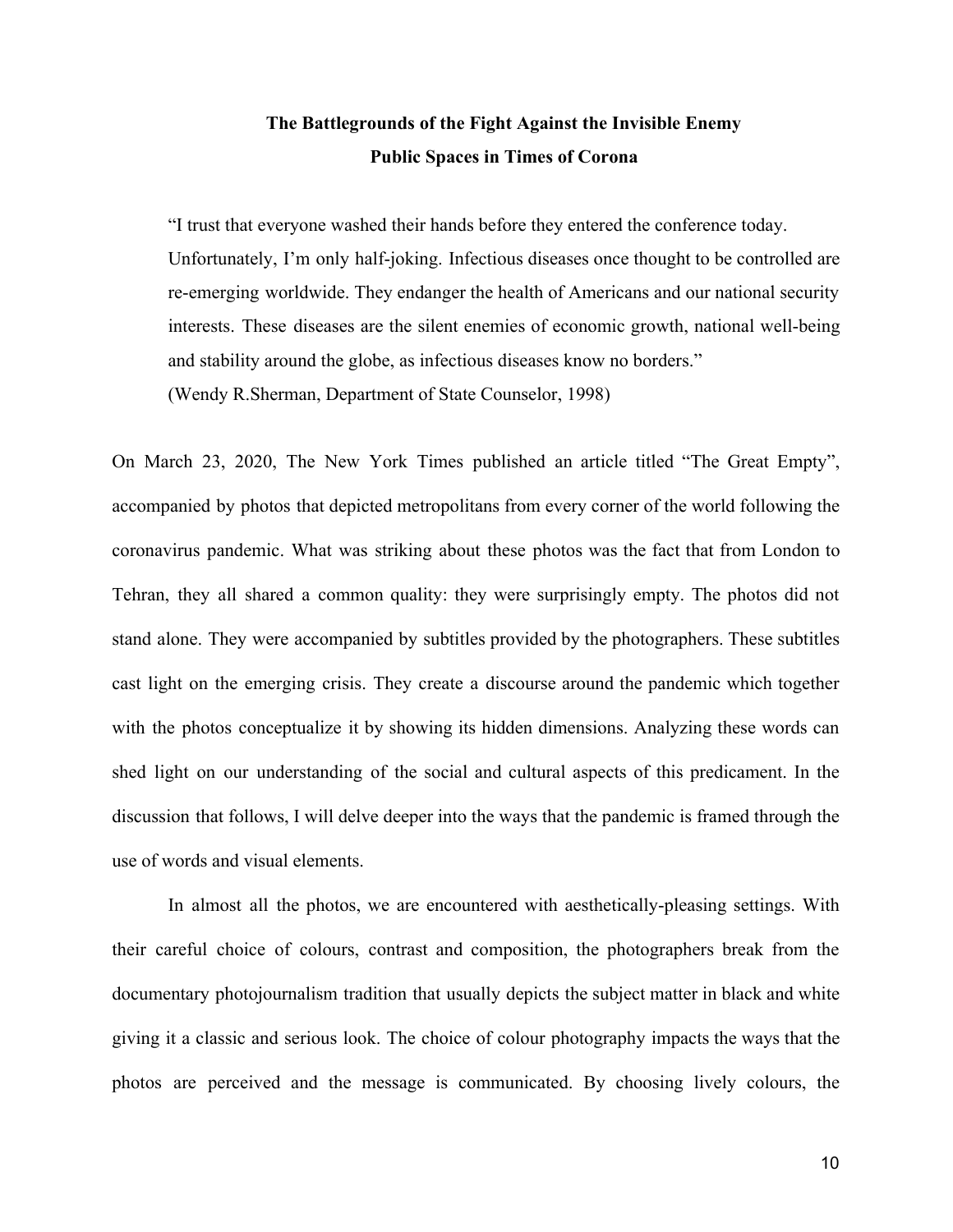photographers emphasize the "nowness" of their depictions. In doing so, they visualize an ongoing crisis that simultaneously allures and unsettles the viewers.

Take for instance Andrew Testa's photo of London. We see high buildings densely set next to one another as an emblem of a modern metropolis. However, almost no one is present in the scene. Instead, we recognize the presence of people by the bright lights inside the buildings. The warm colours highlighting the marble buildings add a mysterious aura to the photo that invites the viewers to constantly ask themselves what is going on in the city? What is the mystery behind the peculiar absence of people in the streets? It is almost like watching a scene of a movie waiting for closure. In a similar manner, Laetitia Vancon's photo of Munich vacant subway station, employs colours such as red, yellow and purple in high contrast which by calling sci-fiction and tech movies to mind gives it a futuristic look. However, the depiction of these vast, oddly empty spaces fashioned with delightful colours creates tension. Something is significantly missing in these photos which disrupts the pleasure that might be taken from their aesthetic qualities. The subtitles guide our reading of the photos and help in understanding the meanings behind them.

A good point of departure for analyzing the subtitles is analyzing those phrases that are closely tied to the title of the article: "The Great Empty". Phrases such as "without commuters", "a lone diner", "without tourists", "without passengers", "no standees", "few seat takers", "no visits" and "no Pub Street toasts" all single out an unprecedented situation that has driven us away from our everyday spaces. The words here, reverberate the aftermath of a calamity that has created this great emptiness. Moreover, it is through these words that we understand the meaning of emptiness. Clearly, emptiness in this article does not equal blank space. "The Great Empty" is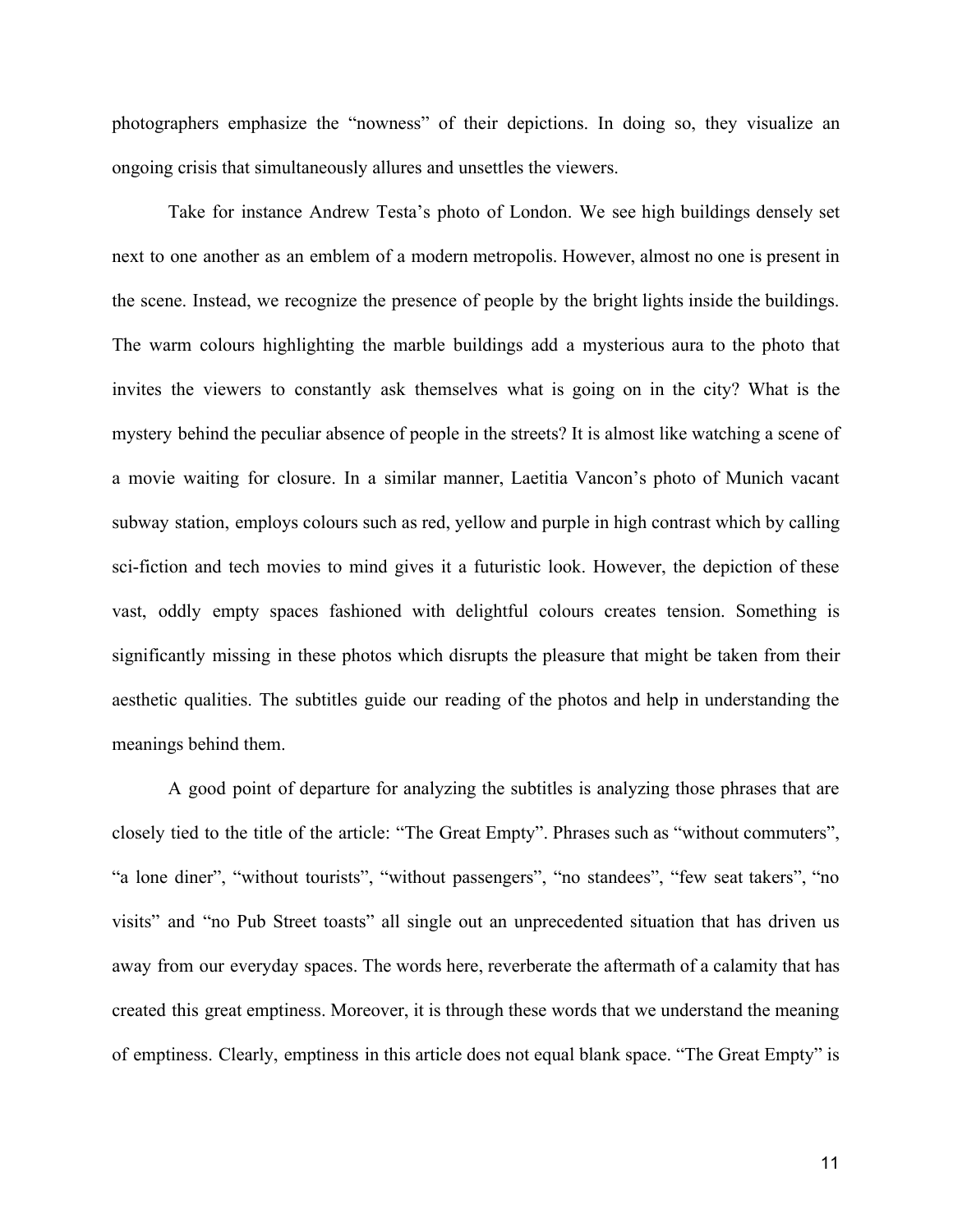not a title of a scientific article that explores a mysterious supervoid somewhere in the universe. The emptiness as referred to in this article is relational. The depicted spaces are still filled with objects, buildings, animals, etc. What we define as being empty is directly linked to our homocentric understanding of the world. Emptiness equals the lack of human presence. Take Philip Cheuns's photo of the Santa Monica beach in Los Angeles for instance, which is described as the following: "An unchanging ocean, a barely recognizable beach in Santa Monica". This usually overcrowded beach is depicted as unsettlingly empty that has granted it the quality of being "barely recognizable". It hinges upon the fact that for the beach to be recognizable, to occupy a place in our mental maps, it needs to be filled with humans (as it was before). The same also applies to London, Munich, Barcelona, Rome, Tehran, Siem Reap, Sydney, Yogyakarta and all the other cities that are depicted without human presence.

We define spaces around us based on our own connections to them. If the connection is lost, if we are somehow deprived of entering our everyday-life spaces or their normal function is disrupted then the meaning attributed to these spaces also changes. Lefebvre's ideas on the social production of space help to understand what these photos are conveying by means of depicting empty public spaces. Lefebvre's analysis elucidates the fact that the way people engage with and use the space of their environment affects the way it is shaped and organized. As Lefebvre puts it, "[s]pace is social morphology: it is to lived experience what form itself is to the living organism, and just as intimately bound up with function and structure" (94). Therefore, space needs to be understood as a contested terrain closely bound to everyday-life practices that assign meanings and values to it. NYT's portrayal of "the great empty" echoes our disturbed relationship with public spaces after the outbreak. The article represents a phenomenon that has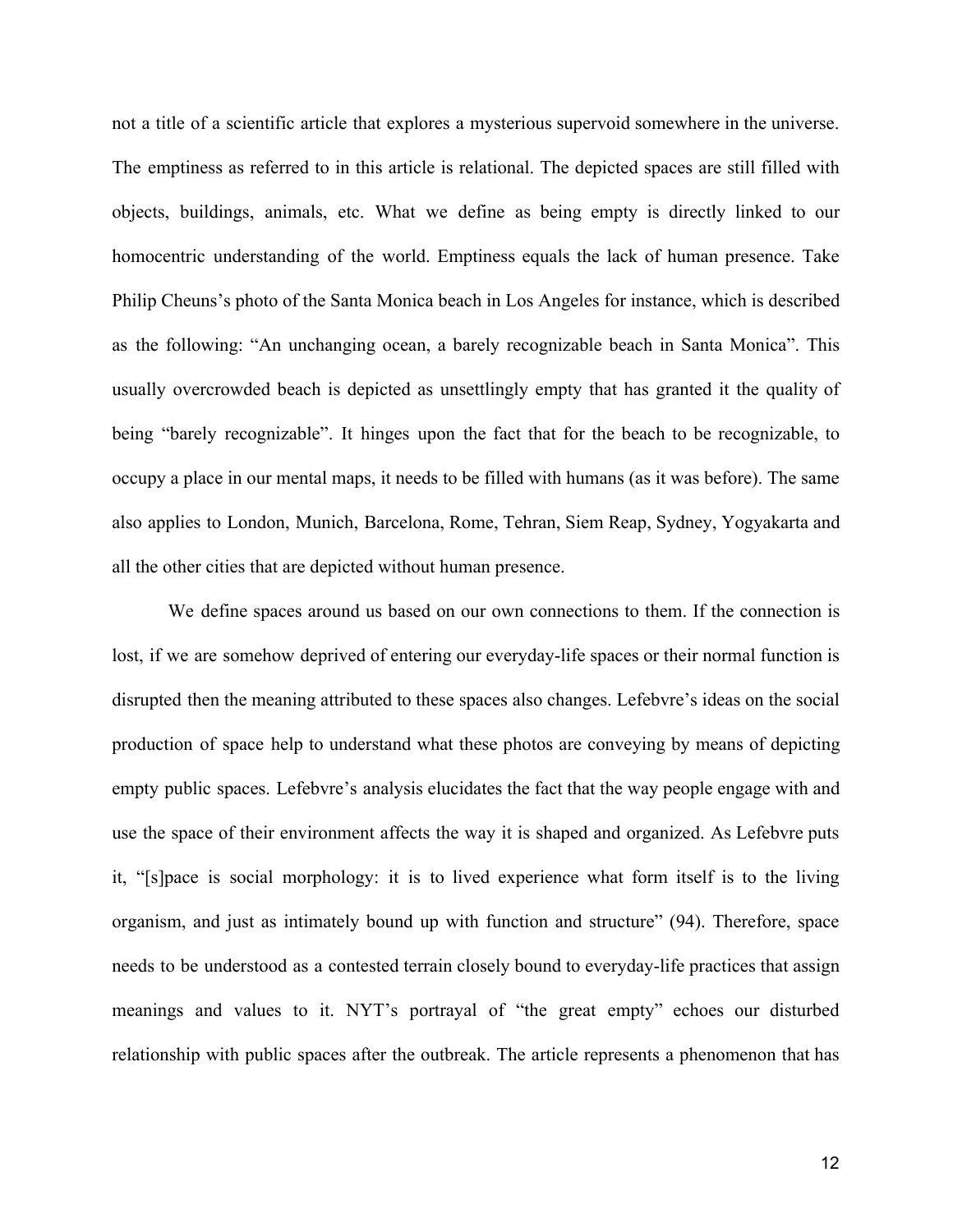shifted our understanding of public spaces. The photos accentuate the fact that public spaces as sites accessible to everyone where often social relations are crystalized, seem not to be "public" anymore. We know that in some countries, the lockdown resulted in regulating public spaces and blocking free access to them. Besides, by blurring the boundaries between home and workplace, the lockdown altered the meaning of "home" for many. Clearly, the way that spaces are socially arranged and constructed has undergone significant changes following the pandemic. That is one of the main reasons why NYT's photos strike us. They show us a contrast by means of which we come to terms with the new meaning of our everyday-life spaces.

While looking at these photos, we are confronted with two different spaces that are connected via a mediator. First, the space that we are located in as the viewers. Second, the public spaces that are captured in the photos where previously we had free access to. Communal spaces that are now a threat to the community. They are filled with the "enemy" that our eyes are not capable of observing. The presence of this enemy is visualized by our absence. The camera is the only way to imagine ourselves there where we are absent. It becomes a tool that fills the gap between these two spaces. It is the modern age's tool that we rely on to provide us with the vision of the outside world. It becomes the extension of our bodies, almost becomes our eyes. The photographer becomes the one who takes our place. While prior to the lockdown, our presence was the defining feature of the public spaces, now our absence is what relates us to them. They become non-virtual spaces that are experienced virtually. Previously, our bodies could freely roam around these spaces, fill them, use them and produce them without needing a mediator. The photographs reflect the fact that we have lost direct contact with our everyday-life spaces having no choice but experiencing them through images.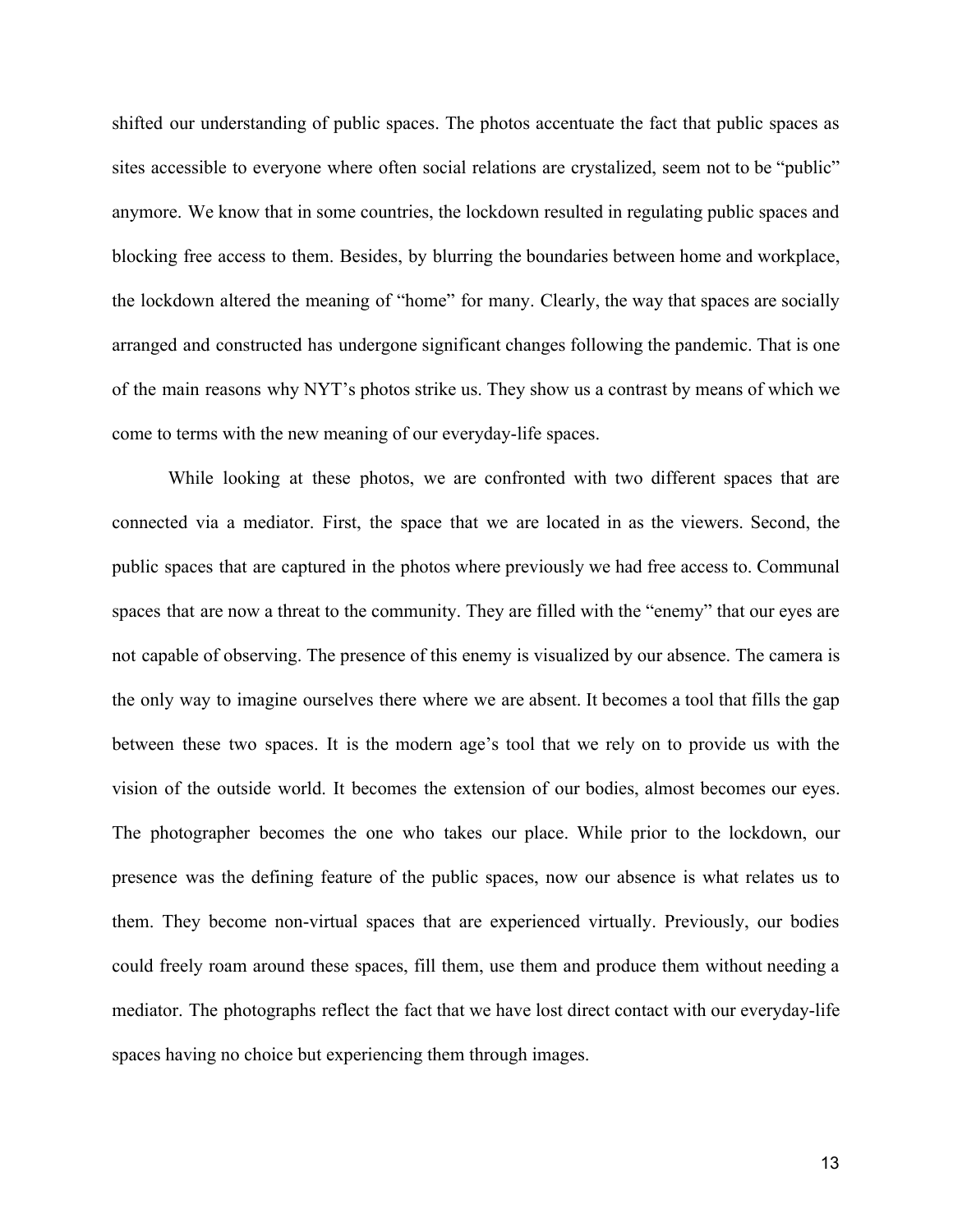Through their depictions, the photographers show the new reality of those popular destinations that once were identified by their flock of visitors. We are encountered with accompanying texts such as, "Nothing to see here: Tourists used to come for the panoramic view" (Yangon), "The view is still there, the viewers far less so" (Paris), "Only the buildings needed guarding at a temple complex" (Yogyakarta), "A popular viewing point, but few takers" (Hong Kong), "A hot dog was as unlikely as a visit to the Space Needle", "No visits to Angkor Wat, and no Pub Street toasts afterward", "Even cherry blossom season did not draw visitors to the Lincoln Memorial", "Pigeons had Las Ramblas to themselves", "A day at the fair in Red Fort", "The view from the Spanish Steps" and "The Navigli, where the Milanese often gather at the end of the day" (all with almost no visitors). By referring to actual places we know and using familiar iconography, the photos together with the texts evoke an unsettling, eerie feeling that stems from the confrontation between old and new visuals. They all provide us with a form of recognizable familiarity while at the same time insinuate the fact that there is something weird and unfamiliar going on, namely the population is missing. Sigmund Freud's notion of "uncanny" may shed light on our understanding of this feeling. Freud used the term 'uncanny' ('unheimlich in German, literally 'un-homely) to refer to a mysterious, eerie and strange feeling that concerns "a sense of unfamiliarity which appears at the very heart of the familiar, or else a sense of familiarity which appears at the very heart of the unfamiliar" (Bennett 34). He called this feeling "a fear of something uncanny", a phenomenon that is 'an affair of 'reality-testing'" (qtd in H. Cixous 639). The lack of human presence in the everyday settings of our lives creates the same uncanny feeling that is almost like the feeling evoked by looking at an apocalyptic scene. By putting emphasis on the peculiar absence of human beings, the subtitles heighten this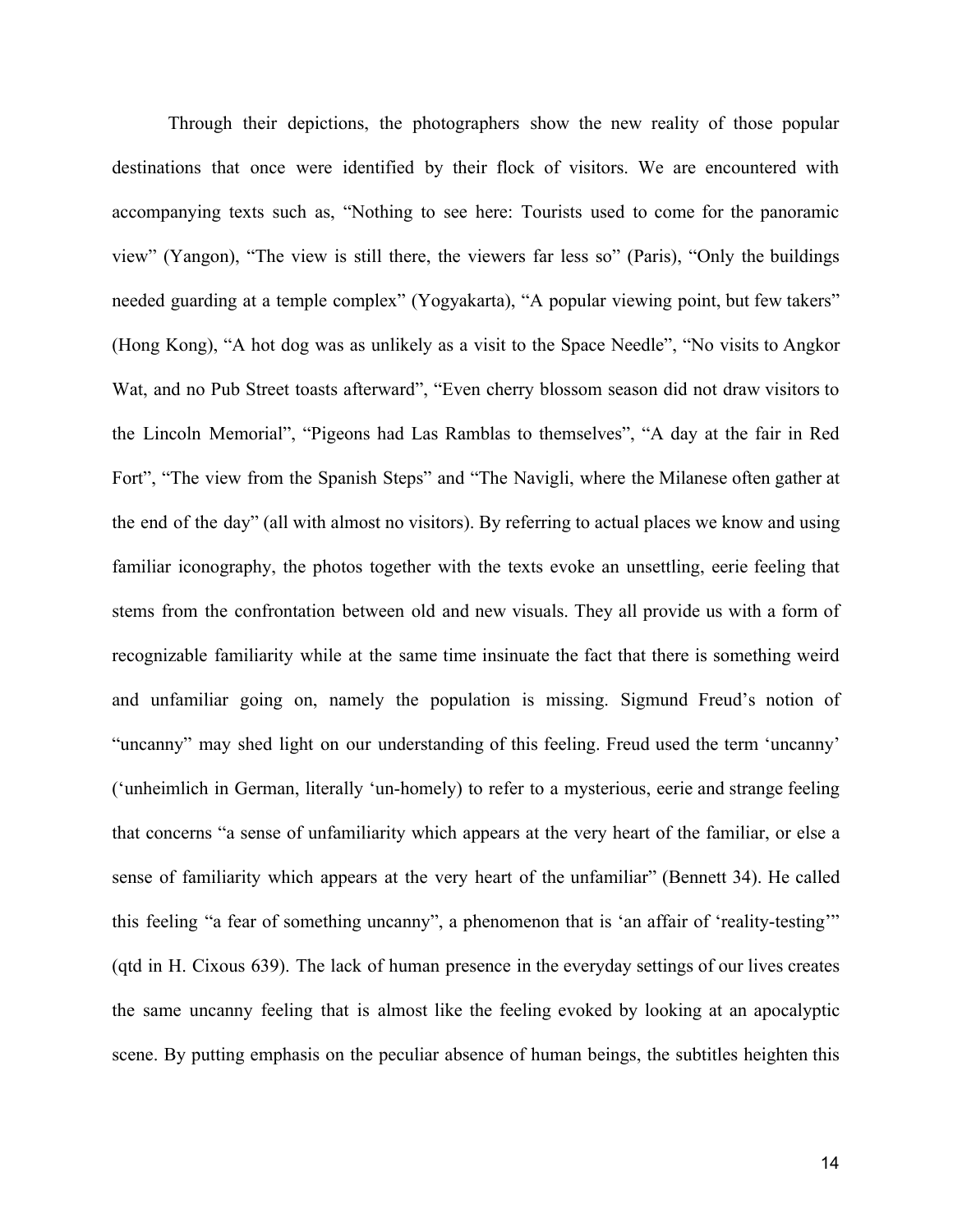sense of fear and anxiety. On the other hand, we are encountered with very attractive and appealing images full of lively colours that if stood alone, could make a pretty postcard. The contrast between the aesthetics of the photos and the story told by means of the words intensifies this feeling of uncanny. There is a tension lying at the heart of the visualization of this disaster. On the one hand, the images accentuate our human civilization's achievements while on the other they are emblematic of one of the main twenty-first century's great tragedies.

The question that arises here, is whether this fear stems from the contrast between the aesthetics of the images and the context in which they are produced or whether it is a sign of some deeper concerns that are embedded in our era. To answer this question, we may look into the ways that disastrous events have been visualized in contemporary culture. It is not a coincidence that a viral outbreak, the one that has the potential to destroy humanity, has always been an attractive plot for science-fiction and post-apocalyptic movies. It seems that the fear of a global pandemic is inherited in the DNA of our time. These movies are reflective of the concerns that are part and parcel of our century. As Dora Apel argues, by instantiating "the fear of a dystopian futurity" and "by depicting our technologically advanced civilization in states of ruination and decay, postapocalyptic narratives render our own society as other and encourage us to ask whether the empire of capital represents lasting progress or a road to decline" (152). The movies usually follow a more or less similar plot. A dreadful global event (climate change, nuclear disaster, pandemic, etc) is threatening our civilization. Humans die in large numbers and the social structures collapse. Although fictional, these stories provide us with a portrayal of the challenges and threats upon the infrastructures of our contemporary global world. The recurring themes in post-apocalyptic fiction raise serious questions about the efficiency of the capitalist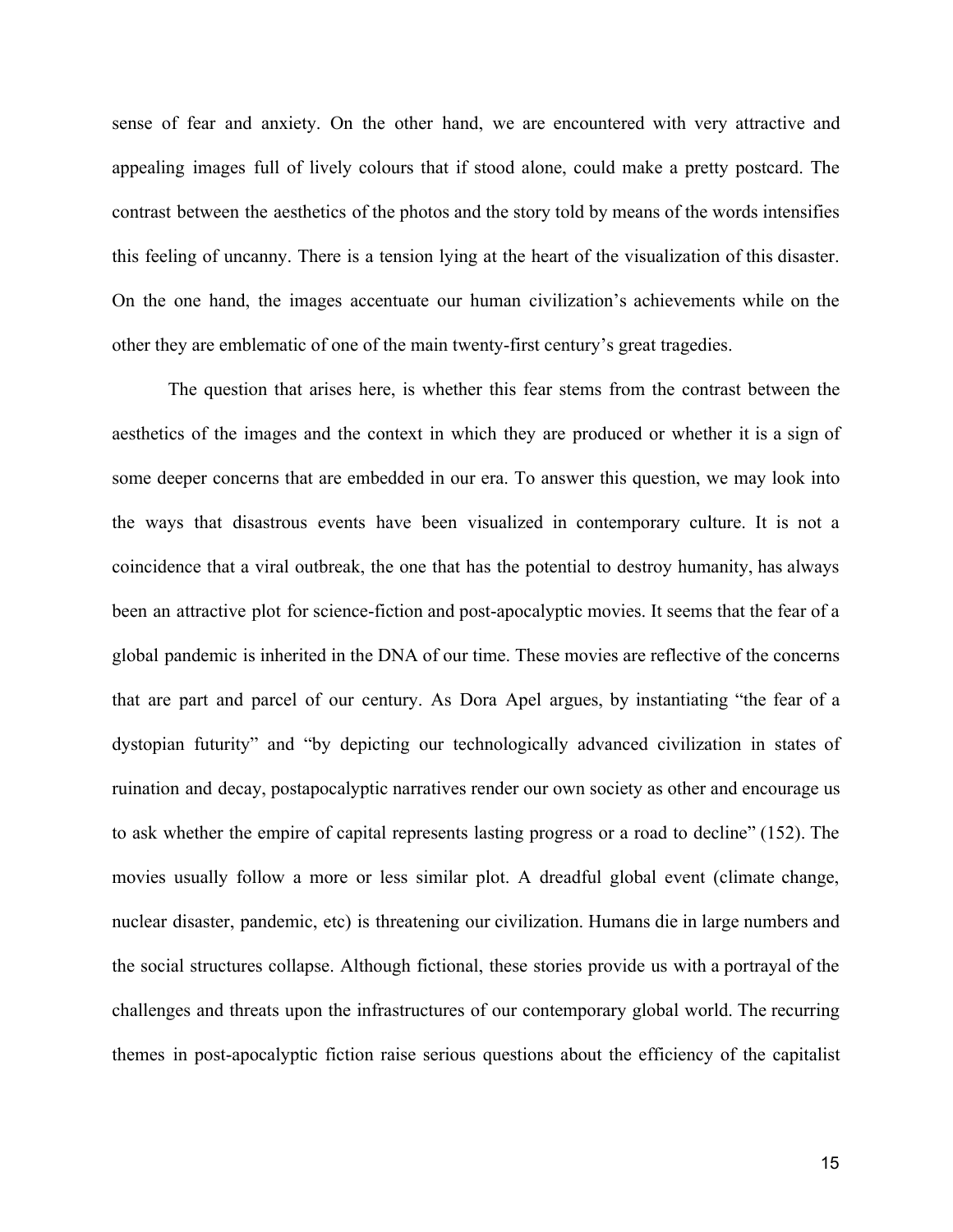system we are living in now and express anxieties over globalization, the rapid technological advances, public health, safety, surveillance, lack of resources, (in)security and maybe most importantly the possibility of human extinction (Walter 2019, Wonser and Boyns 2016, Schweitzer 2016). It is therefore not surprising that the kind of imagery visualizing the novel coronavirus pandemic is strikingly similar to the ones that are used in the post-apocalyptic movies. Empty spaces devoid of human beings play a prominent role in shaping the aesthetics of this genre (Walter). By employing vast and empty spaces, post-apocalyptic movies engage with and comment critically on contemporary social formations. As Walter explains "empty spaces in post-apocalyptic television series serve to comment on the complex dynamics of spaces under the logic of late capitalism, apparent in the fact that the substantial recreation of order is shown to be increasingly complicated and any alternative ultimately rendered a form of phantasm and uncanny endeavour" (149).

One of the valid concerns that is well projected in post-apocalyptic movies and is very relevant to the case of pandemics is globalization as we are experiencing it today. In no time in history, humans could travel so easily and rapidly between the continents. No place on earth is hidden from human vision. However, this mobility does not come without a price. What makes the viral outbreaks a global issue is their ability to spread so quickly in an extremely interconnected world. The concern over globalization is well amplified in the NYT's article as well. What makes "The Great Empty" a suitable title for the article and what makes this emptiness "great" is the scale of the crisis. The distress over living in such a highly interdependent world is best captured in Amanda Mustard's photo of Bangkok described as "[s]treets of fear in a city popular with Chinese visitors from Wuhan''. The photo emphasizes the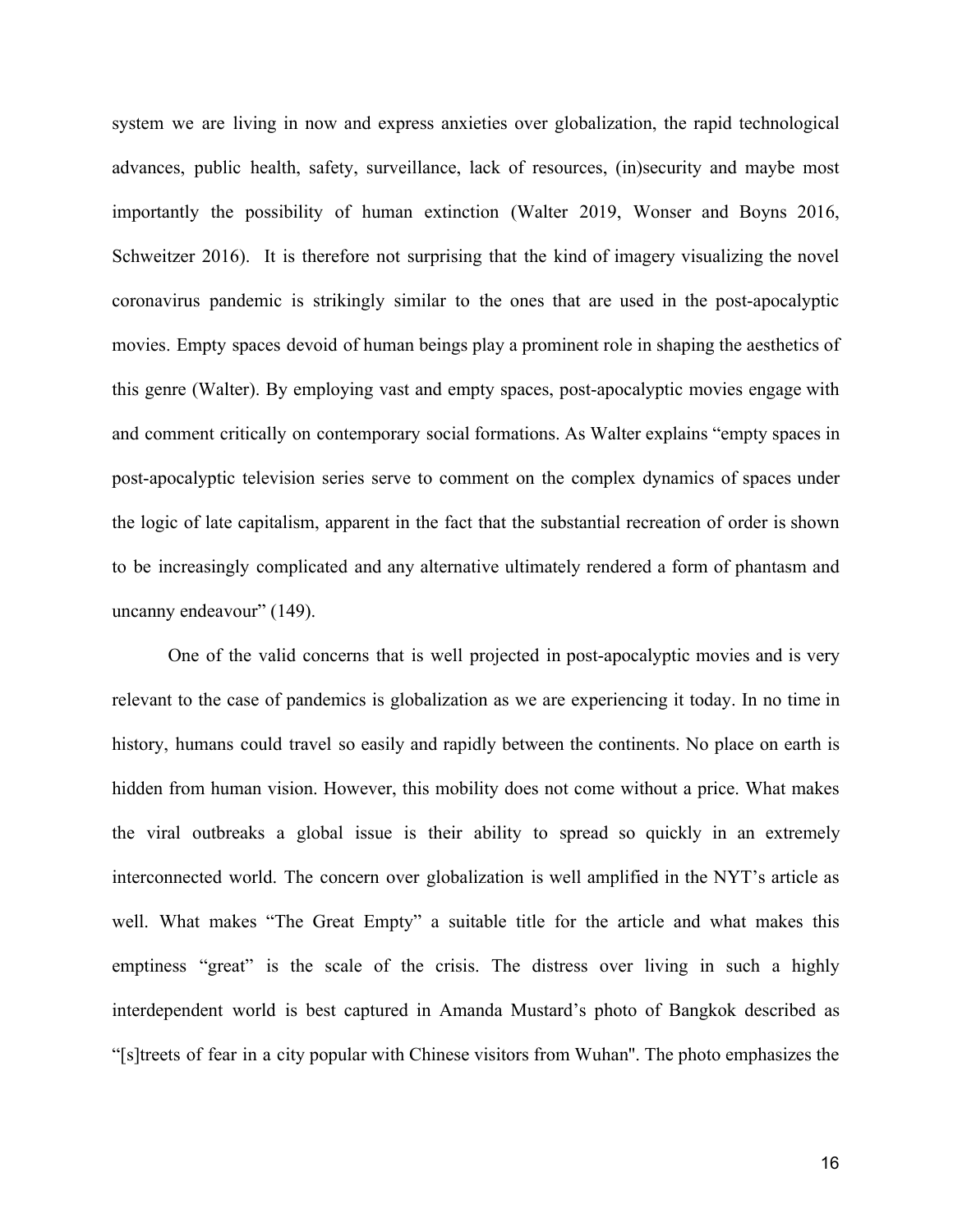fact that this fear is not a local matter anymore. Although the outbreak first started in Wuhan, it did not stop there. What Mustard's subtitle implies is that with the rapid growth of globalization infectious diseases are just a plane away. The New York Time's decision to put the photos from every corner of the world together underlines the universal dimensions of this crisis. The one that beyond borders, has targeted the humanity itself. In this way, NYT's article visualizes contagion in the twenty-first century. As Bashford and Hooker argue, among many things contagion implies "absorption, invasion, vulnerability, the breaking of a boundary imagined as secure, in which the other becomes part of the self" (4). Therefore, we could argue that the fear that is evoked by looking at the NYT's photos does not only come from the uncanniness of the scenery. It also, as it is the case with post-apocalyptic movies, mirrors deeper concerns over the fate of humanity and contemporary social, economic and cultural structures.

# **On the Brink of Extinction? Humans Versus Viruses**

"Some people think I am being hysterical, but there are catastrophes ahead. We live in evolutionary competition with microbes … There is no guarantee that we will be the Survivors". (Joshua Lederberg qtd in Schell 94)

In the previous chapter, I have drawn parallels between post-apocalyptic movies and the photos published by The New York Times depicting the current pandemic. Empty spaces appropriated by the movies and captured by NYT, mirror deep concerns about the structures of our contemporary society and the challenges and threats ahead of our modern infrastructures. Although there are some important similarities between the post-apocalyptic fiction's aesthetics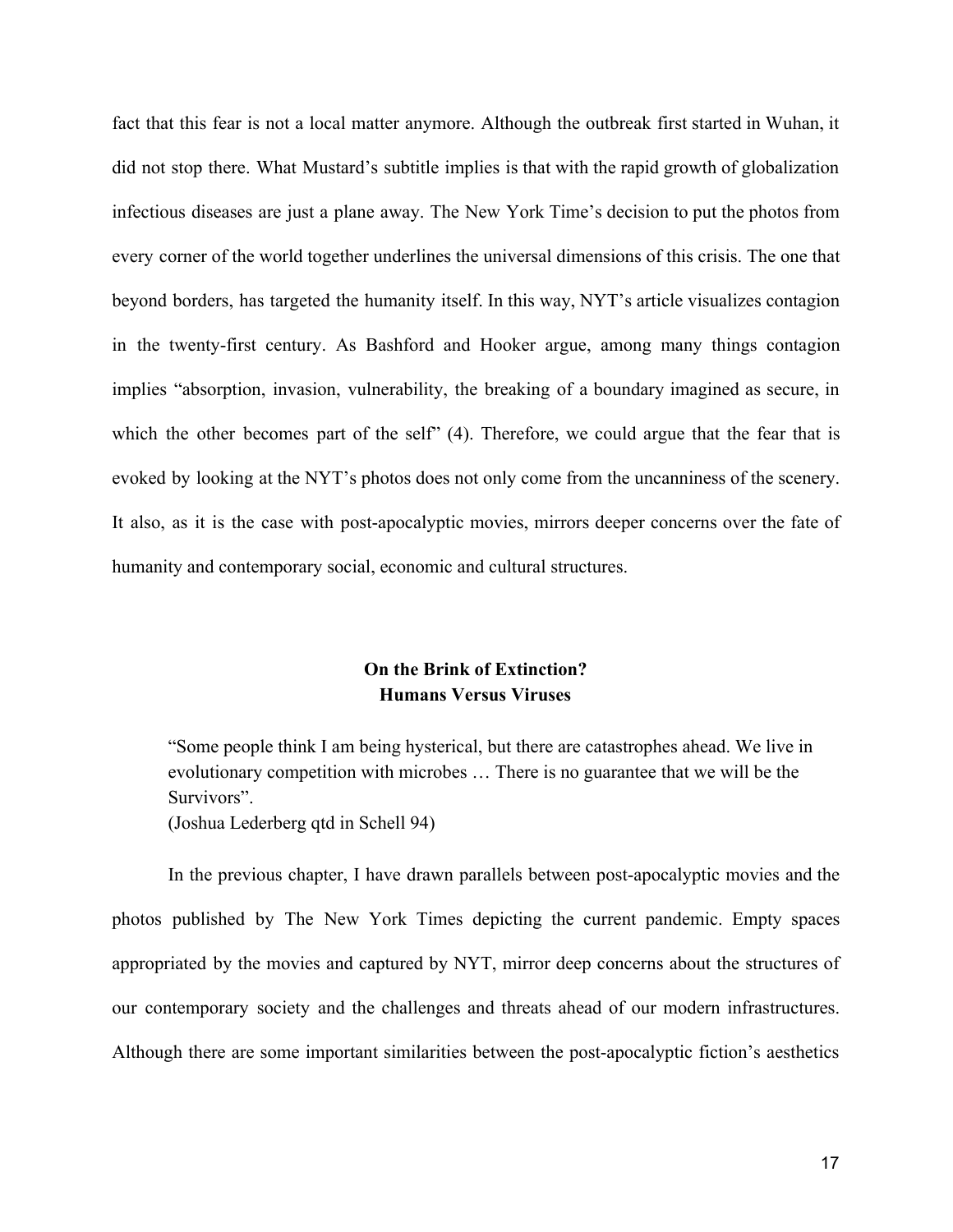and pandemic photos, there is an essential difference between the two, namely the medium that is used for conveying the message. While the movies provide a good overview of the kind of concerns and anxieties that are inextricably linked with our contemporary culture, we must not forget that they are all based on fictional stories. The photographs, on the other hand, are real. The distinction between "fiction" and "reality" shapes the different ways we interact with the mediums and experience them. In watching the movies, we are comforted knowing that what we are encountered with, only happens on the screen. It is an imaginary plot that will eventually end. The mere thought of an ending is reassuring. As Tamborini and Stiff put it, "we are aroused and upset by the threats of dire consequences presented during the course of the film. When a just ending is provided, or, when the dreadful events are removed, we experience this arousal in a pleasurable form" (417).

However, when it comes to photography, it is a whole different story. From its onset, photography was perceived as a medium in service of truth and veracity. It was mainly due to the fact that photographs, with their references to reality, were thought of as the duplication of it. Besides, photography was the modern age's invention and a sign of scientific and technological advancement. It was intensively used by scientists as a source of evidence to prove their research findings. A famous example of photography's integration into the realm of science is James Nasmyth and James Carpenter's photo of the moon which was made out of plaster models based on telescope observations (Marien 146). The discourse of photographic truth was (and still is) tightly bound to the discourse of scientific objectivity. However, this is a problematic approach to the medium since by no means it is merely a relic of reality. As it is evident with the case of Nasmyth and Carpenter, the photos were only a replication of the moon based on the knowledge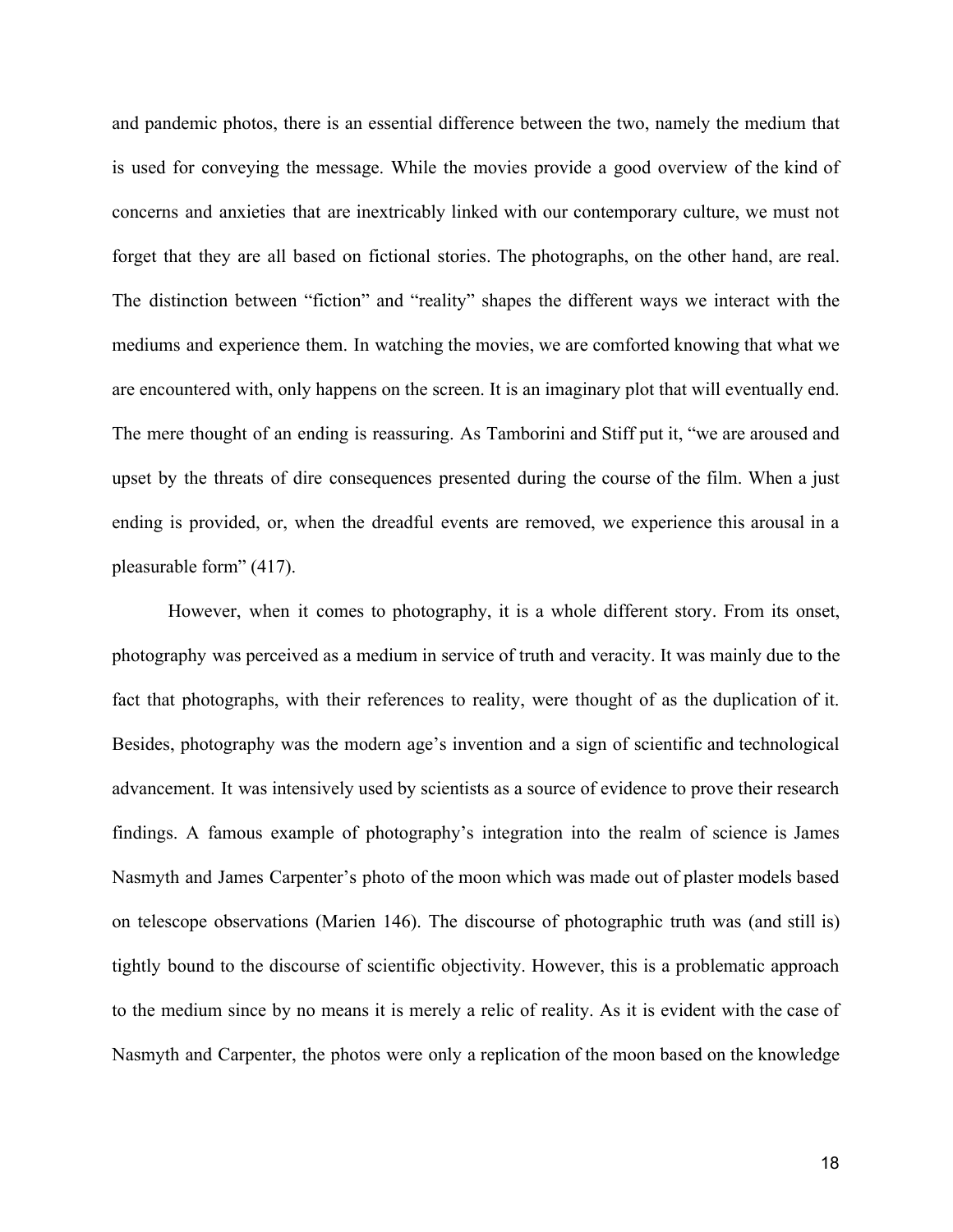of the day. A number of scholars have questioned this notion of objectivity situating it in the broader cultural and social context. For instance, John Tagg explains that "[w]hat gave photography its power to evoke a truth was not only the privilege attached to mechanical means in industrial societies, but also its mobilisation within the emerging apparatuses of a new and more penetrating form of the state" (60). Even though the idea of transparency has been proved to be wrong, the myth of photographic truth is highly rooted in our understanding of the medium (Burgin). Unlike the movies, the power of NYT's photos lies in the truth-value associated with them. They remind us that something terrible is happening outside. If we dare to step out, the emptiness of the streets will haunt us. As I have mentioned before, the scale of the crisis is well captured in the depiction of the "great" emptiness. The striking effect of the photos comes from their ability to picture the world without us, human beings. This, in turn, evokes an uncanny sense of fear. It became evident that this fear is well connected to a range of broader issues that are building blocks of the global arena. However, there are many more aspects that shape our experience of these photos and are in need of closer observation. In what follows, I will delve deeper into the ontological roots of the feelings of fear arguing that these photos provide a lens through which we identify ourselves as subjects. I will argue that these photos situate themselves in sync with those existential issues that are deeply rooted in the zeitgeist of our time.

As I have discussed earlier, what we define as "empty" in NYT's photos is linked to our homocentric point of view that values things based on their relation to humans. It also became clear that there is a tension lying at the heart of visualization of this pandemic. On the one hand, we have pictures of those sites that are emblematic of human civilization and all the notions attributed to it (among which "progress" significantly stands out). On the other, they project a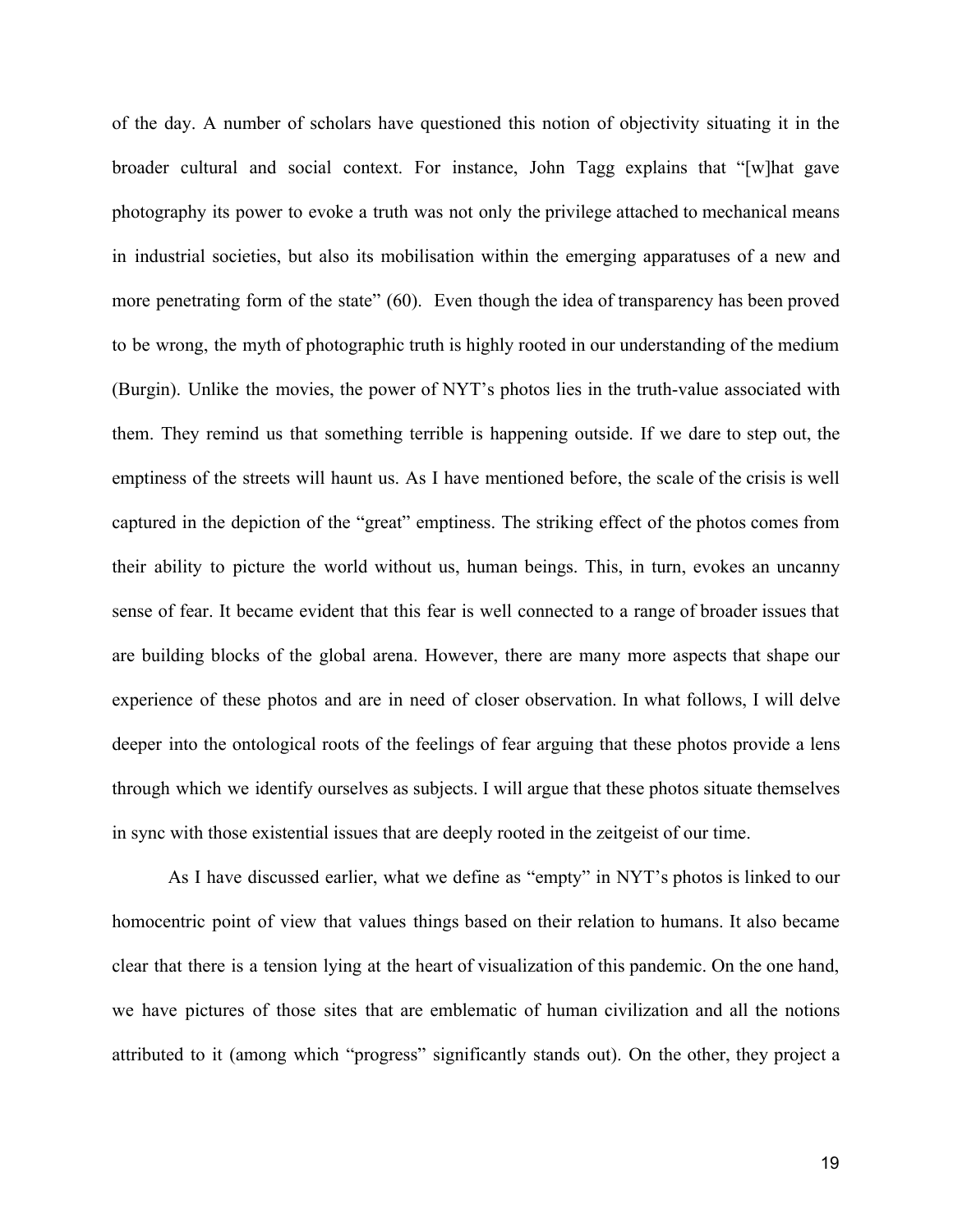frustrating situation that has left us desperate and challenges our perceptions of advancement. Progress, modernity, civilization and culture are almost synonymous in the contemporary capitalist culture in contrast to underdeveloped, barbaric and natural. Conceptualizing nature and culture as dichotomous is not a new phenomenon. In fact, its origins can be traced back to Descartes' philosophy (1637) who claimed that human minds and bodies were separate (Vining et al. 1). In a broader sense, our biological lives (bodies) belong to the realm of nature in contrast to culture (minds) that distinguishes humans from other species. Body and mind as two poles of this binary opposition become distinctly separated from each other. Humans who are in possession of "mind" come to define themselves as against "nature" or the non-human "Other". Anthropocentric point of view "is expressed either as a charge of human chauvinism, or as an acknowledgment of human ontological boundaries. It is in tension with nature, the environment and non-human animals (as well as non-humans per se)" (Boddice 1). This line of thinking that has alienated humans from nature has also resulted in picturing the non-human "other" as dangerous and bloodcurdling. By depicting urban spaces, NYT photos show how the boundaries between nature and culture have been broken. The urban is the site of culture and order that belongs to humans in contrast to the wild nature that is the realm of the non-humans. This new pathogen has somehow sneaked in the forbidden realm, disturbing its function. It indeed provokes fear.

A closer look at the ontological roots of fear can shed light on our understanding of its function. Fear comes from our confrontation with a threat (or what we perceive as one) from outside that provokes a reaction. As Lars Svendsen puts it "in fear we are met by something outside ourselves, and what we meet is a negation of what we want" (12). By confronting us with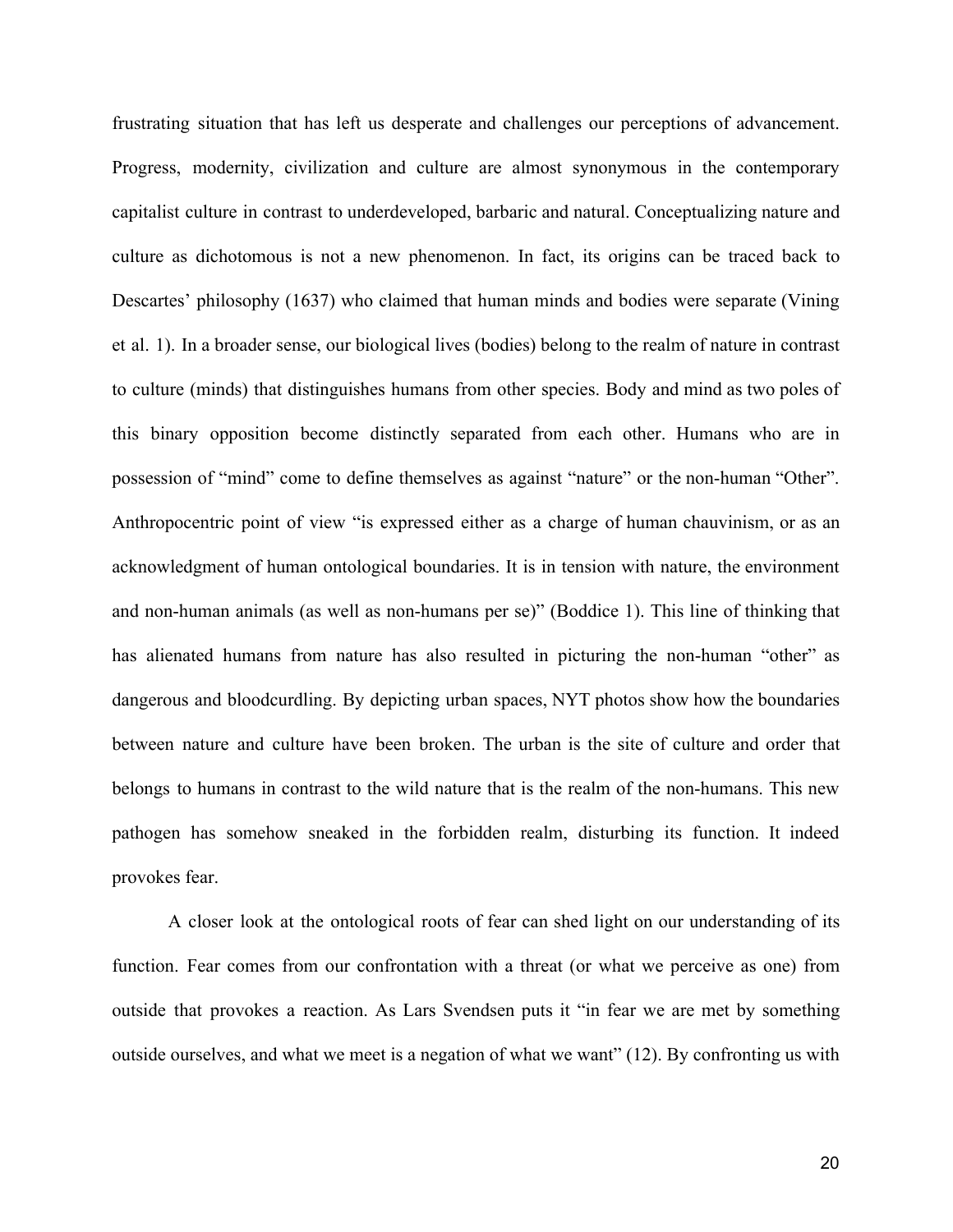this external "Other", fear provides a lens through which we come to terms with our own existence. In the case of pathogens such as coronavirus, the fear of falling ill reveals our vulnerability and our mortality while at the same time bringing our biological lives into the attention. The truth that we often tend to forget is that we share the world with non-humans, from giant animals to microorganisms not visible to bare eyes. From biological perspectives, there is no difference between our lives. The New York Time's photo series pictures our co-existence with non-humans that takes place in an odd fashion, costing the absence of the human side.

As Lacan puts it "we are beings who are looked at, in the spectacle of the world" (73). Ruth Iskin takes it a step further by explaining that "what makes the human subject unique is not producing an image, as some animals also do through their body display or grimacing. Rather, it is in separating the mediating object from the body. Thus comes into existence the mediatization  $\Box$  the screen  $\Box$  within which one inevitably maps a positionality for oneself and for the 'other'" (51). Drawing on Lacan's psychoanalysis, Iskin investigates the relationship between imaging technologies and notions of human subjectivity. Her interpretation of Lacan's "mirror stage" plays a crucial role in her analysis. The mirror stage in Lacan's theory describes the stage in which an infant, by looking at his/her image in the mirror, identifies him/herself as a unified totality. As Lacan himself emphasizes, the mirror stage should not be regarded as "simply a moment in development", since its implications are far beyond this (74). Iskin explains that "[t]he young human (of six to eighteen months), whose notions of subject are as yet unformed, encounters an image in the mirror and identifies with it while distinguishing it as an image "of' itself, and therefore "other" than itself" (51). She further argues that we can postulate that "visual images work in constituting socialized 'selves' in the era of the photographic paradigm much as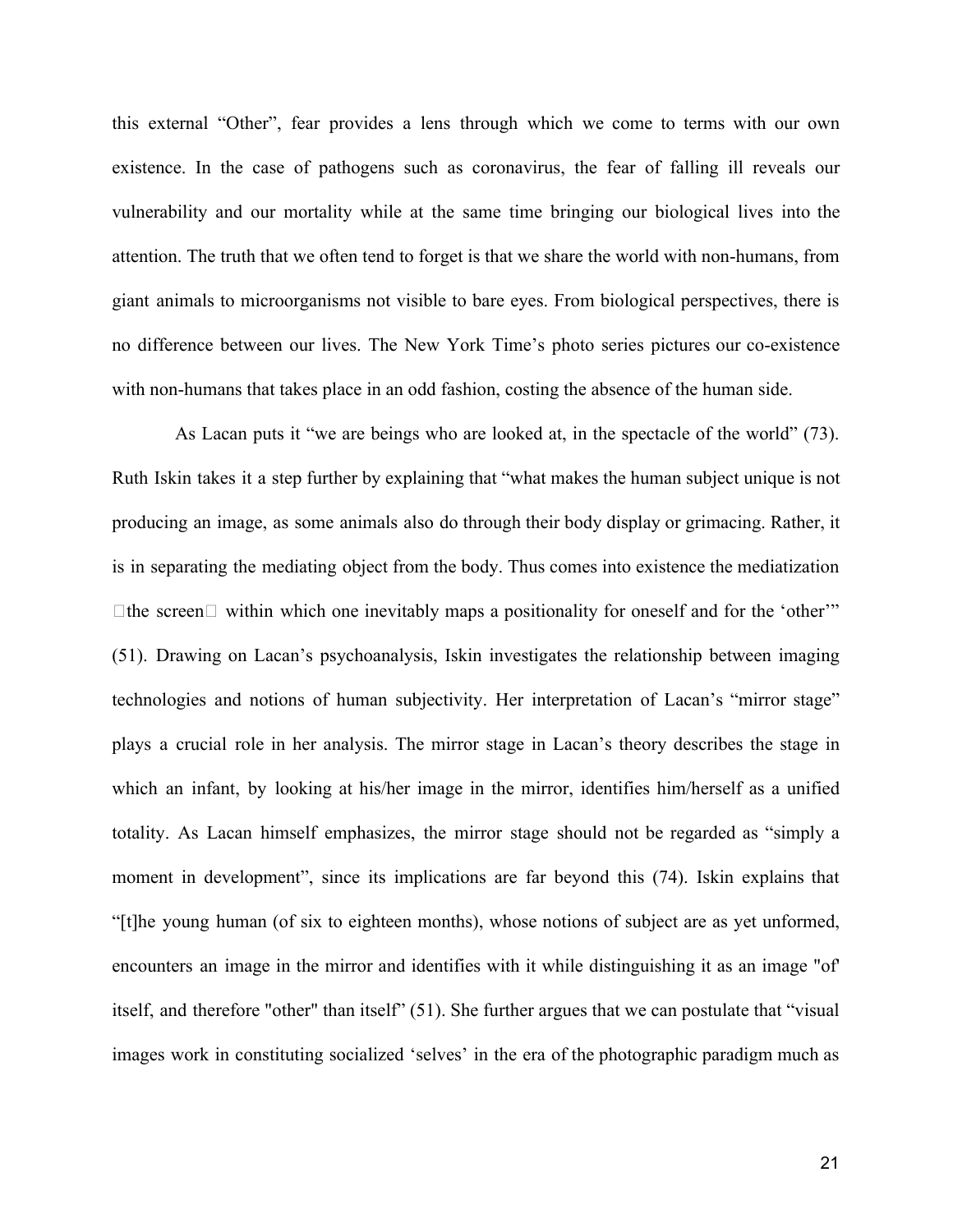they do in the mirror stage. If early stages of human identity-formation are image-bound, gaze-mediated, and predicted on an act of projection/ recognition of self vis-a-vis images, then later encounters with iconic visual representations, whether painting, photography, or other media, must also play a specialized role in the constitution of self and the social body" (52). According to Iskin's analysis, by looking at photographs we come to define ourselves as subjects. By extension, NYT's photos are so powerful because by means of them we recognize our own existence there where we are absent.

An important element of Lacan's theory is that it questions and shakes up those beliefs that take human subjectivity for granted and apart from his/her interaction with the surrounding world. If human subjectivity does not exist as given, the anthropocentric points of view that draw a dividing line between humans and non-humans, positing the former in a superior position are called into question. This dilemma that has been captured in NYT's photos is confronting. These photos by depicting a battle that has driven us out of our everyday-life spaces mirror the old-fashioned nature-culture dualism. The shocking, uncanny feeling sensed by looking at these photos also arises from this confrontation that reminds us of our own biological lives. The images embody the human gaze on a non-human pathogen, though not by depicting the pathogen, but by not depicting humans. In this way, we come to identify ourselves in relation to the virus. We realize, despite the fact that humans for centuries have placed themselves at the center of the world, we are only animals among the others. From an evolutionary perspective, what has been described and visualized as a battle between humans and viruses is simply the survival run of a microorganism. From a biological point of view, illness is just a pathogen fulfilling its biological needs. What we define as an illness is culturally constructed and is the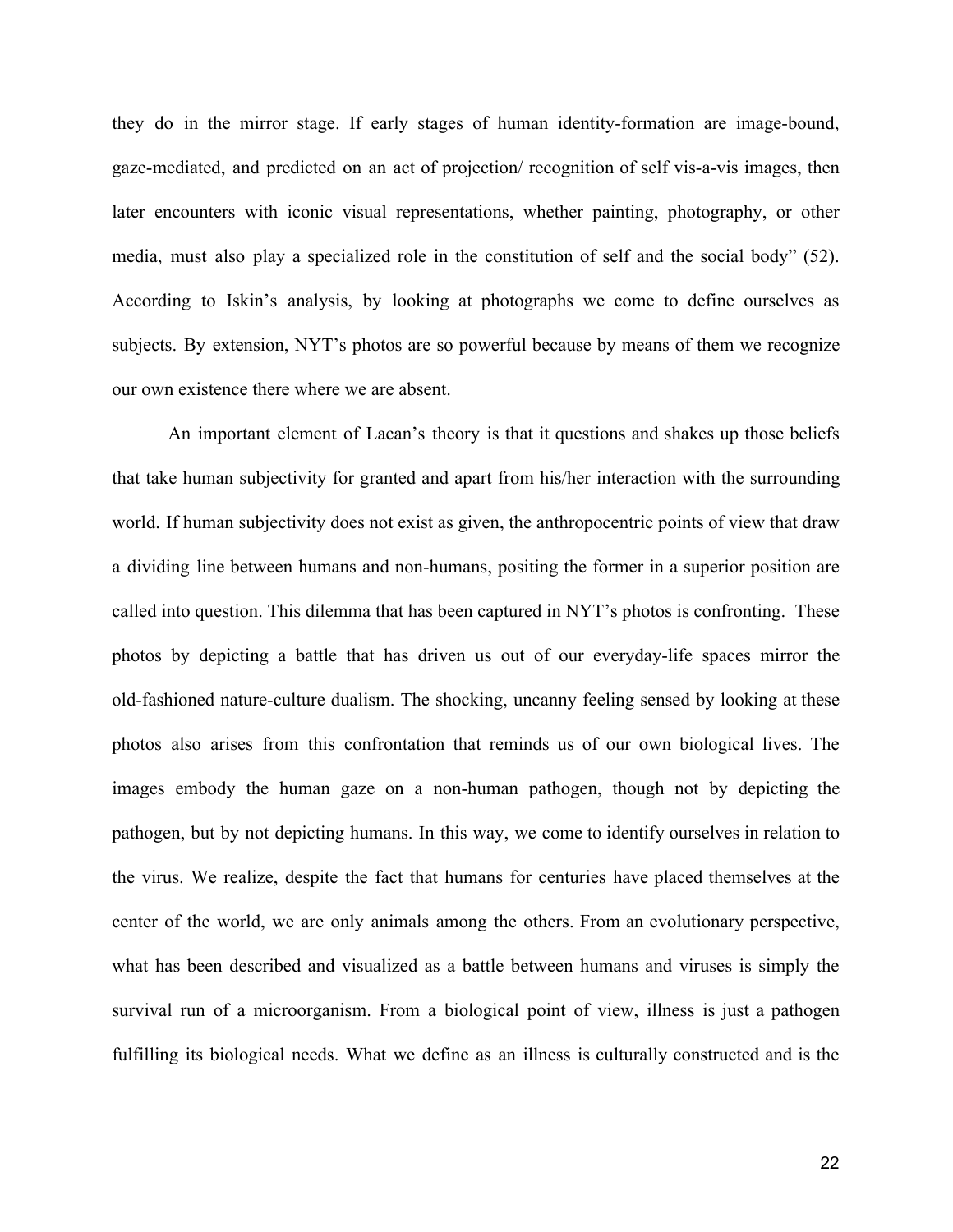way we translate a biological situation for ourselves. NYT's images act as a mirror by gazing at which we realize we are not the only inhabitants of the earth. By breaking the nature-culture binary opposition, they face us with our vulnerabilities. By looking at them we are confronted with the limits of our lives that tend to be forgotten in the glamour of the twenty-first century's capitalist culture.

## **Conclusion**

Without a doubt, the COVID-19 pandemic is one of the most crucial events of our era. It has effectively visualized what it means to live in a highly connected world where one person's infection can make a global pandemic in just a few months. This crisis has caused an unexpected radical disruption in the ways things used to function.

Public spaces best exemplify the way that new norms and regulations emerged following the outbreak. In many countries the measures were significant. While some regulations prohibited people from "unnecessary" gatherings and outdoor activities, others basically told them where to sit, where to stand and where to move. Soon, everywhere was filled with marks that reminded people to keep a distance of at least one and a half meters away from each other. As I have discussed throughout my thesis, the current crisis has challenged the ways individuals used to relate to and interact with public spaces. Public spaces are sites where a citizen's right to the city is best crystallized. Everyone, rhetorically, has a share of them. However, the vacated public spaces challenge our notions of them as sites accessible to everyone. COVID-19 pandemic has drastically changed our relationship with our public spaces. Will the pandemic result in building cities more resilient to future outbreaks? If so, then how will it affect the

23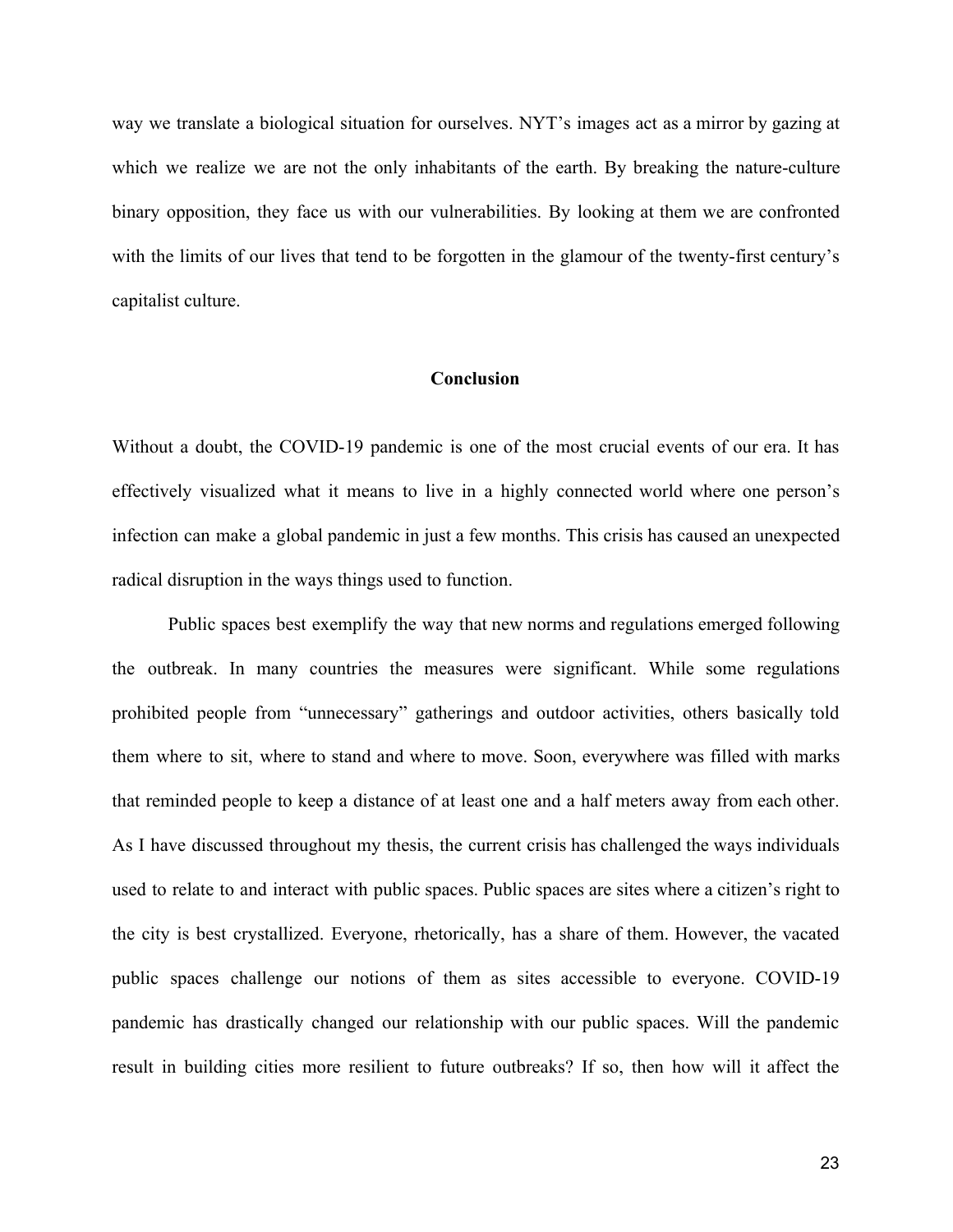function of public spaces? Who decides the changes and how will individuals interact with new spaces? These are important questions that remain with us even when the hassle is over. Only time will tell if we make the right decisions and if citizens' right to their communal spaces remain intact.

Public spaces are not the only new reality of the coronavirus-stricken world. However, they are sites where the "fight" against the new "enemy" is visualized. As the pandemic ripped through the world, people became more and more aware of the suffering and deaths. Death plays a pivotal role in turning the eyes back to life itself. As has been discussed in my thesis, the photos of empty cities, while provoking the feeling of uncanny, make us aware of our biological lives. They make us question the so-called nature/culture binary opposition which has been deeply rooted in the vision of modernity. By doing so, they challenge the anthropocentric points of view, reminding us that we are not the only inhabitants of the world. The coronavirus pandemic has once again reminded us that we are vulnerable beings with no immunity against natural disasters. Climate change is a real threat of our age that is pushing species into the brink of extinction. The current storm will pass and humankind will survive this crisis. However, as the photographs of empty streets indicate, a post-apocalyptic closure is now more real than it ever was. The concerns over the potential natural disasters are inextricably embedded in the twenty-first century's culture. The challenge remains of how to overcome the consequences of climate change. Meanwhile, the COVID-19 pandemic acts as a constant reminder that the Doomsday Clock is ticking and we only have 100 seconds to midnight.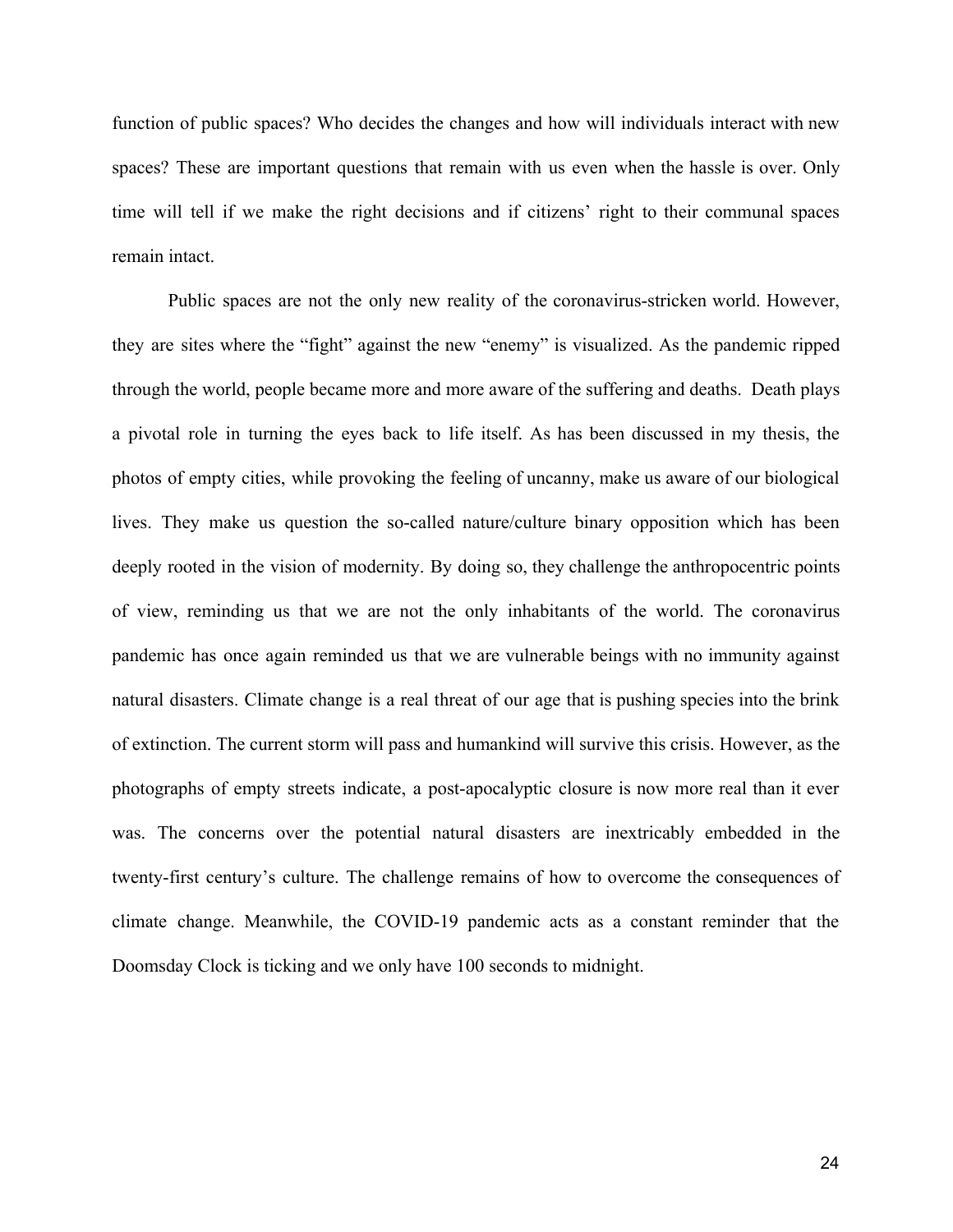## **Works Cited**

Apel, Dora. *Beautiful Terrible Ruins: Detroit and the Anxiety of Decline.* Rutgers UP, 2015.

Barthes, Roland. "The Photographic Message". *Image, Music, Text.* Ed. Stephen Heath. New York: Hill & Wang, pp. 15-32, 1961/1977.

Bashford, Alison and Claire Hooker. "Introduction: contagion, modernity and postmodernity". *Contagion: Historical and Cultural Studies,* 2001, pp. 1-12.

Bennett, Andrew and Nicholas Royle. *Introduction to Literature, Criticism and Theory.* Pearson Longman, 2004.

Burgin, V., editor. *Thinking Photography.* Macmillan Press, 1982.

Boddice, Rob. *Anthropocentrism: Humans, Animals, Environments.* Brill, 2011.

Campbell, J. Courtney, et al., editor. *Empty Spaces: Perspectives on emptiness in modern history.*

London UP, 2019.

- Cixous, Helene. "Fiction and Its Phantoms: A Reading of Freud's *Das Unheimliche* (The "uncanny")". *New Literary History,* v. 7, n. 3, 1976, pp. 525-645.
- Iskin, Ruth. "In the Light of Images and the Shadow of Technology: Lacan, Photography and Subjectivity". *Discourse ,*v. 19, n. 3, 1997, pp. 43-66.
- Lacan, Jacquez. "The Topic of the Imaginary." The Seminar of Jacques Freud's Papers on Technique, 1953-1954. Trans. John ques-Alain Miller. New York, 1988, pp. 73-88.
- Kimmelman, Michael. "The Great Empty." *The New York Times*, The New York Times, 23 Mar. 2020, www.nytimes.com/interactive/2020/03/23/world/coronavirus-great-empty.html.

Lefebvre, Henri. *The Production of Space*. Translated by Donald Nicholson-Smith, Basil Balckwell, 1991.

Marien, Mary Warner. *Photography: a Cultural History.* Laurence King Publishing, 2006.

Ratcliffe, Rebecca. "Life under Lockdown in China: Hospital Queues and Empty Streets." *The Guardian*, Guardian News and Media, 24 Jan. 2020, www.theguardian.com/science/2020/jan/24/life-under-lockdown-in-china-hospital-queue s-and-empty-streets.

Rose, Gillian. *Visual Methodologies.* SAGE Publications, 2001.

Schell, H. 'Outburst! A Chilling True Story about Emerging-Virus Narratives and

Pandemic Social Change', *Configurations,* 1997, 5:1, pp. 93–133.

Schweitzer, Dahlia. "Going Viral in a World Gone GlobalHow ContagionReinvents the **Outbreak** 

Narrative". *The Last Midnight : Essays on Apocalyptic Narratives in Millennial Media,* edited by Clark et al., McFarland & Company, 2016, pp. 79-89.

Sherman, W.R. 'Emerging Infectious Diseases are a National Security Challenge to the United States'. 25 March 1998. Online. Available

https://1997-2001.state.gov/policy\_remarks/1998/980325\_sherman\_diseases.html. Accessed 10 June 2020.